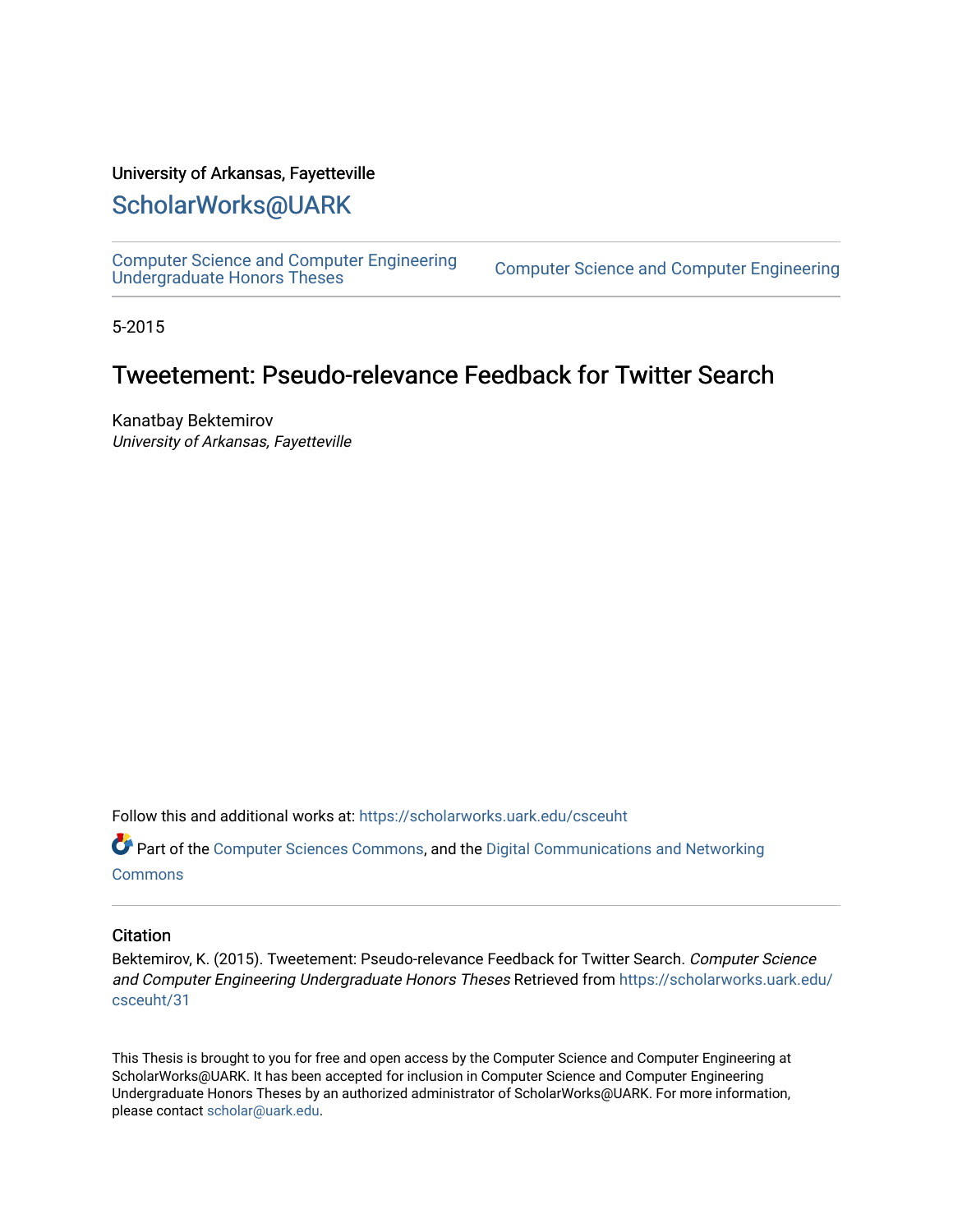## TWEETEMENT: PSEUDO-RELEVANCE FEEDBACK FOR TWITTER SEARCH

# An Undergraduate Honors College Thesis in the Department of Computer Science and Computer Engineering College of Engineering University of Arkansas Fayetteville, AR

by

Kanat Bektemirov bektemir@uark.edu

April 2015 University of Arkansas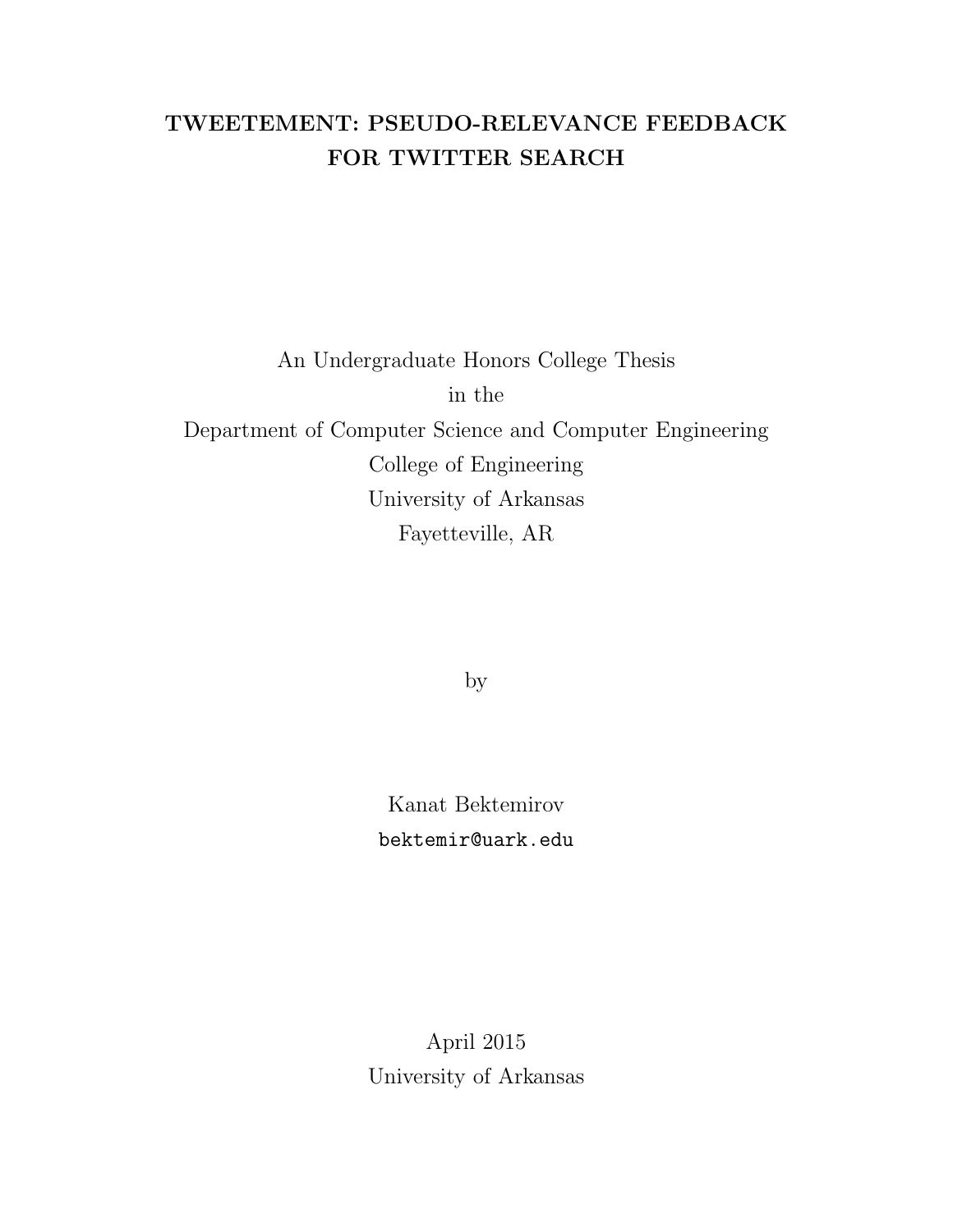This thesis is approved.

Thesis Advisor:

 $1$ avel

Susan Gauch, Ph.D., Chair

Thesis Committee:

 $\sqrt{M}$ 

Michael Gashler, Ph.D.

 $\frac{1}{\sqrt{2}}$ 

Matthew Patitz, Ph.D.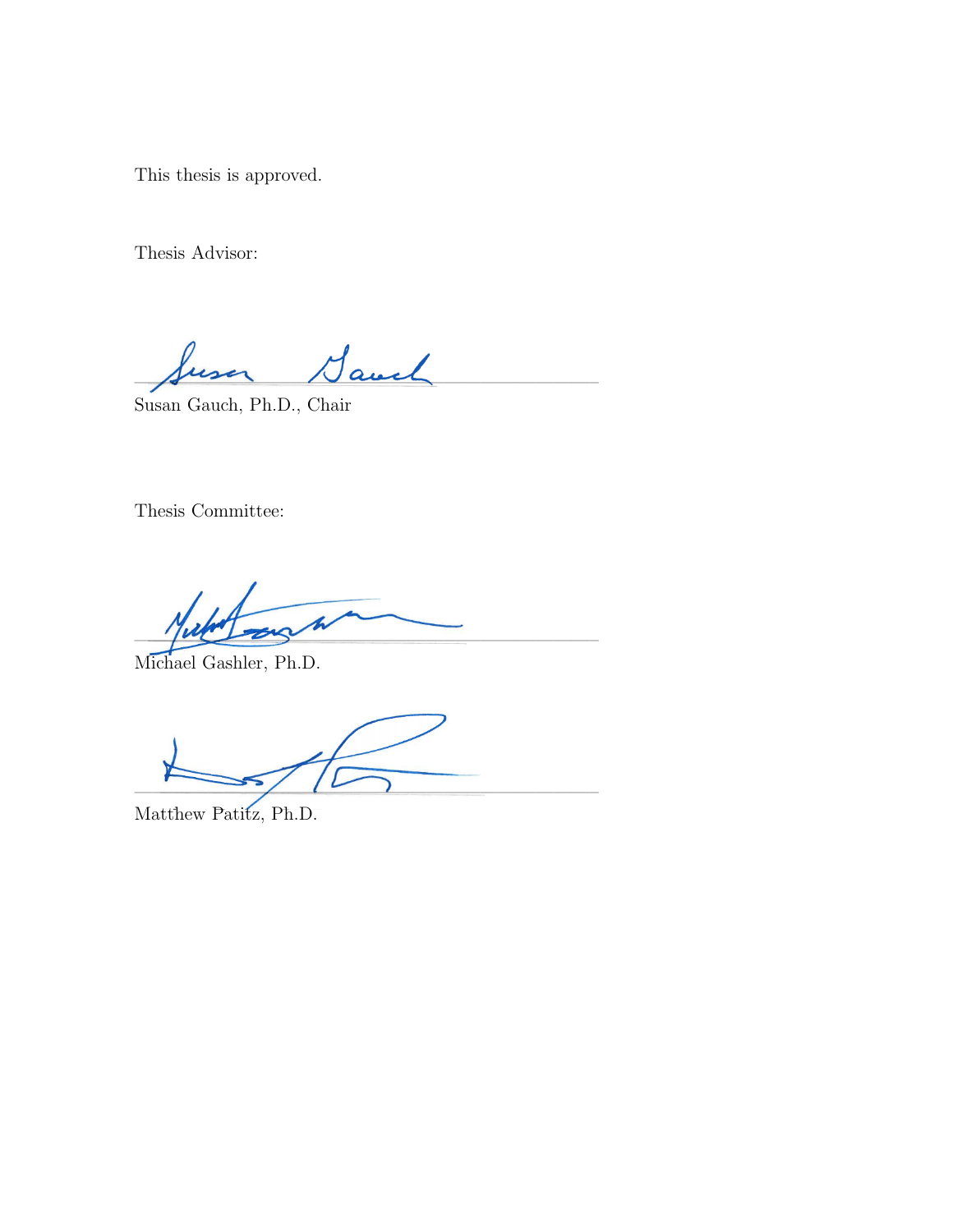#### Abstract

Microblogging platforms such as Twitter let users communicate with short messages. Due to the messages' short content and the users' tendency to type short queries while searching, it is particularly challenging to locate useful tweets that match user queries. The fundamental problems of word mismatch due to ambiguity are especially acute. To solve this problem, this thesis explores and compares multiple automatic query expansion methods that involve the most frequent hashtags and keywords. We built a Web service that provides real-time Twitter Search results incorporating automatic query expansion. Six pseudo-relevance feedback methods were studied and the numbers indicate that results without query expansion perform just as well as results with query expansion. However, the expanded queries find different relevant tweets than the original query, indicating, from multiple methods, that combining the results is a fruitful area for future investigations.

Keywords: microblog, Twitter Search, query expansion, pseudo-relevance feedback, Web service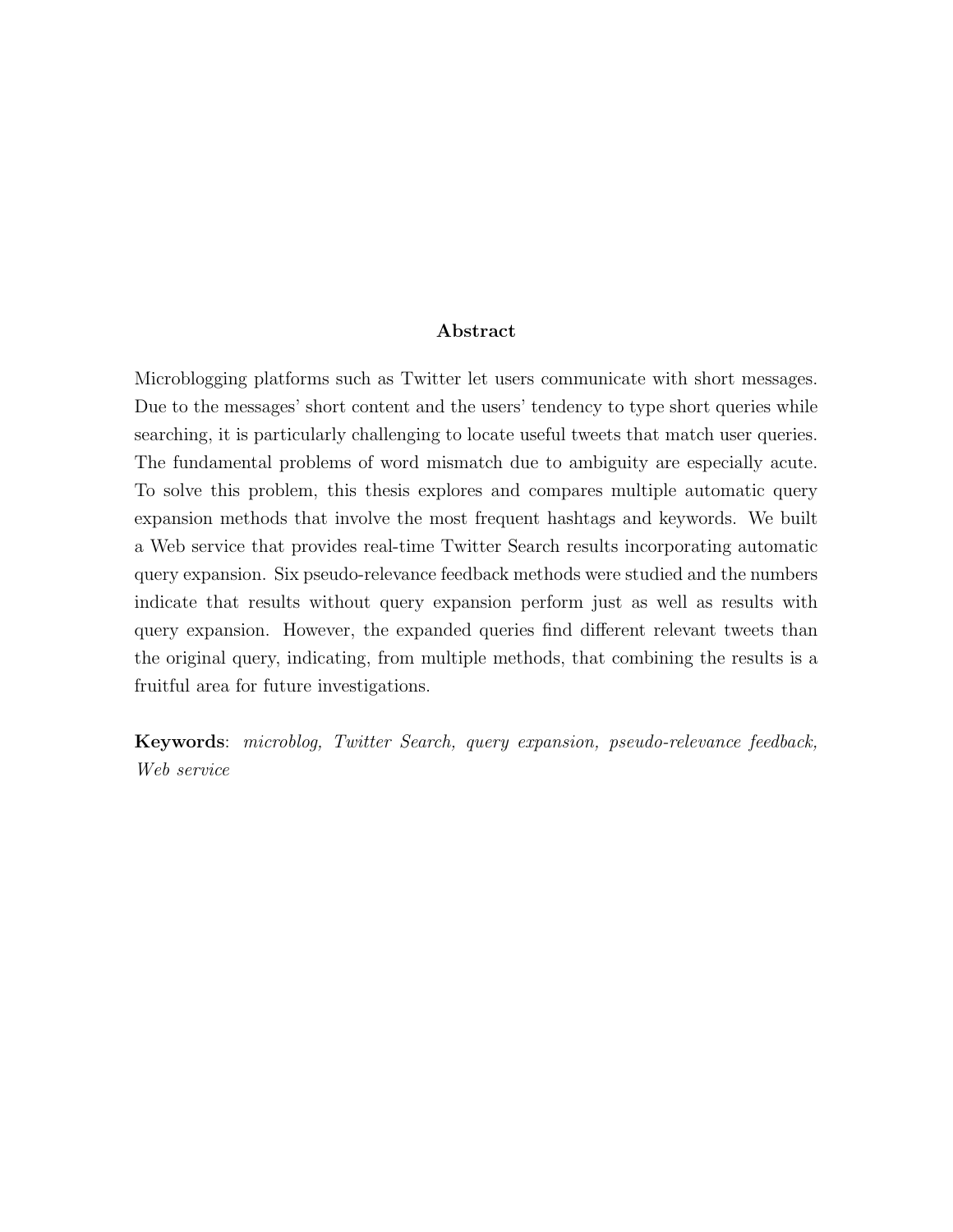# **Contents**

| $\mathbf{1}$ | Introduction |                     |                |  |  |  |  |  |  |
|--------------|--------------|---------------------|----------------|--|--|--|--|--|--|
|              | 1.1          |                     | 1              |  |  |  |  |  |  |
|              | 1.2          |                     | $\mathbf{1}$   |  |  |  |  |  |  |
|              | 1.3          |                     | $\overline{2}$ |  |  |  |  |  |  |
|              | 1.4          |                     | $\overline{2}$ |  |  |  |  |  |  |
|              |              | <b>Related Work</b> | $\overline{5}$ |  |  |  |  |  |  |
| 3            | Approach     |                     |                |  |  |  |  |  |  |
|              | 3.1          |                     | $\overline{7}$ |  |  |  |  |  |  |
|              | 3.2          | Data Retrieval      | 10             |  |  |  |  |  |  |
|              | 3.3          |                     | 11             |  |  |  |  |  |  |
|              | 3.4          |                     | 13             |  |  |  |  |  |  |
| 4            |              | Evaluation          | 15             |  |  |  |  |  |  |
|              | 4.1          |                     | 15             |  |  |  |  |  |  |
|              | 4.2          |                     | 17             |  |  |  |  |  |  |
| $\mathbf{5}$ | Conclusion   |                     |                |  |  |  |  |  |  |
| References   |              |                     |                |  |  |  |  |  |  |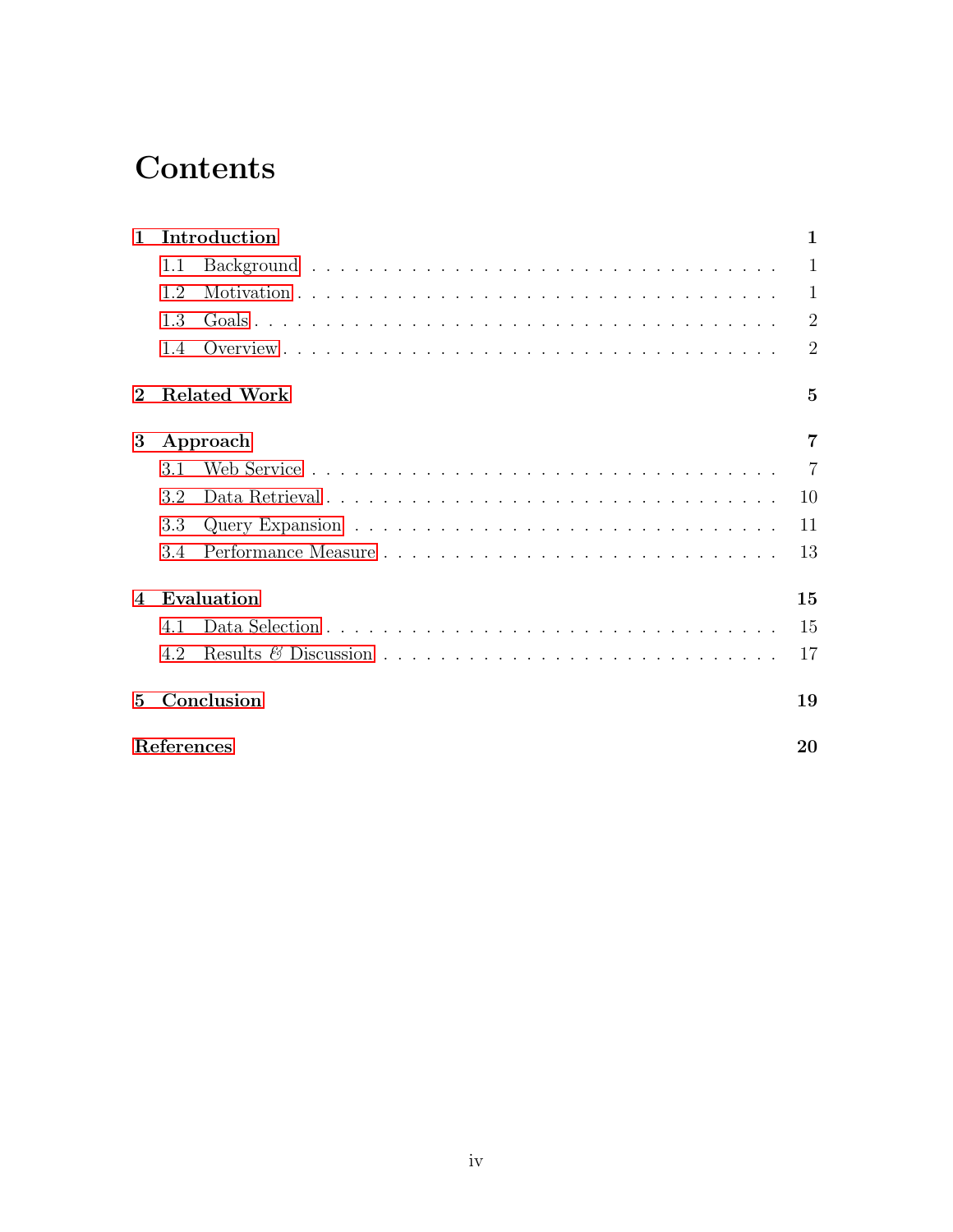## <span id="page-5-0"></span>1 Introduction

### <span id="page-5-1"></span>1.1 Background

Twitter (<https://twitter.com/>) is an online social networking and microblogging service that enables users to send 140-character messages called tweets. With 288 million monthly active users and 500 million tweets sent per day<sup>[1](#page-5-3)</sup>, Twitter contains a wealth of information about people, products, companies, sports teams, events, and other topics. In addition to using the service as a medium to share information, Twitter is also used to find recent tweets about a particular topic or event. Twitter Search is a prominent feature of the service, serving 2.1 billion search queries per day. Twitter Search does a decent job of displaying results for user's search query; however, it mainly relies on a keyword-based search that may not contain the most interesting results. Additionally, the Twitter Search REST API<sup>[2](#page-5-4)</sup> tends to work less effectively than the search feature on Twitter.com. For example, Twitter.com search handles auto-corrects, has more up-to-date indices, and overall has more indexed tweets. Since the Twitter Search REST API does not behave exactly like the search feature on Twitter.com, throughout this paper, the term Twitter Search refers to the Twitter Search REST API.

### <span id="page-5-2"></span>1.2 Motivation

Twitter is a platform through which millions of users have live conversations about various topics in real-time. To give some context, 5,700 tweets are sent per second on average, with a record of 10,300 tweets per second during the 2014 FIFA World Cup Final<sup>[3](#page-5-5)</sup>. Twitter Search performs a keyword-based search that tends to retrieve a greater number of results and includes tweets that may not be relevant to the intent of the search. If a user searches for "James" on Twitter, it is unpredictable whether the user sees results about LeBron James (NBA player), James Franco (actor), James Rodriguez (soccer player), or other James-related tweets. Although Twitter Search does a good job of ranking results based on current trends and conversations, we are interested if the search results through the use of query expansion via pseudo-relevance feedback are more interesting than the top Twitter Search results.

<span id="page-5-3"></span> $1$ About Twitter, Inc. (<https://about.twitter.com/company>)

<span id="page-5-4"></span><sup>2</sup>Representational state transfer (REST) application programming interface (API)

<span id="page-5-5"></span><sup>3</sup>Facebook, Twitter Set Usage Records for World Cup Final (<http://on.wsj.com/1mArJUn>)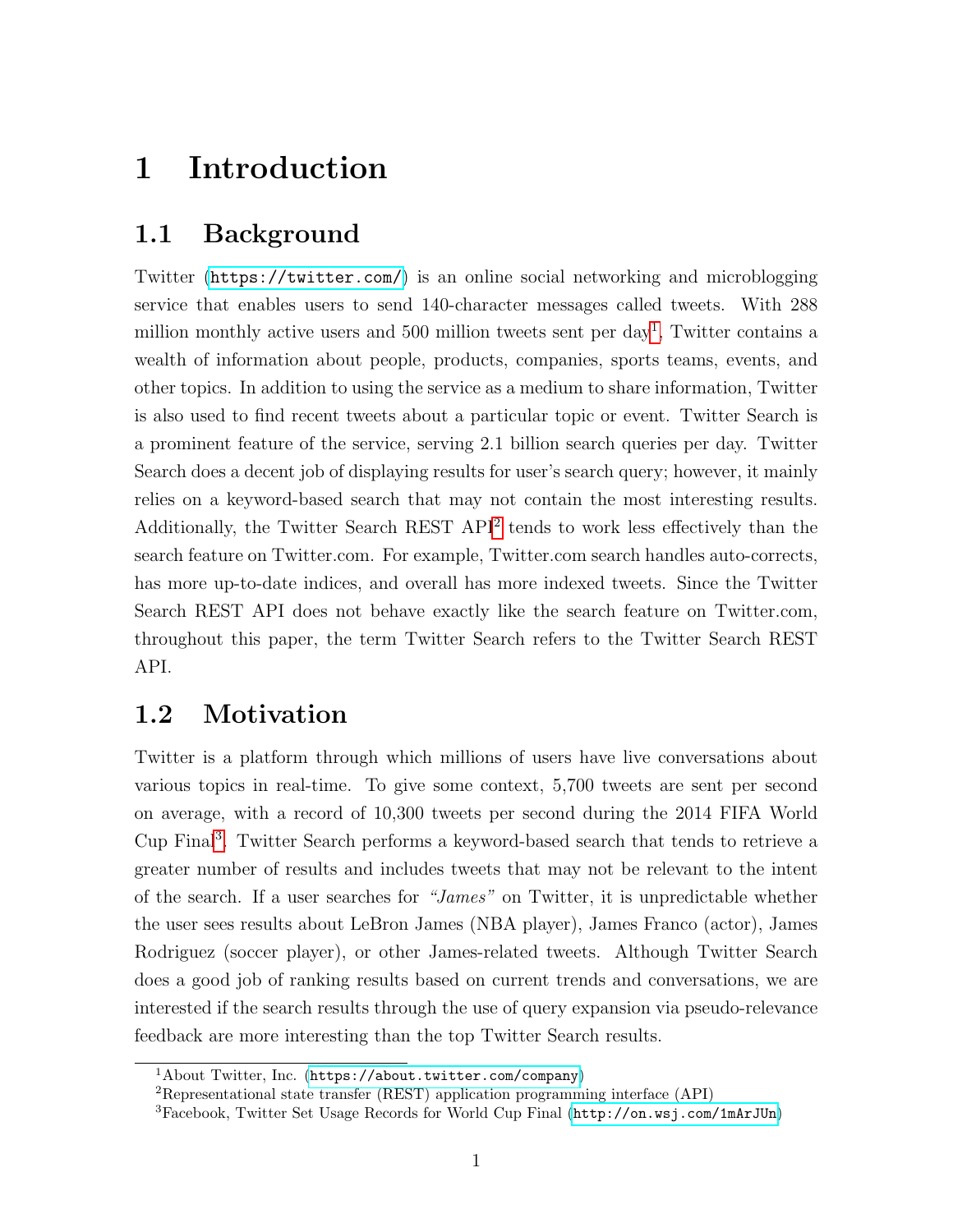```
[GET] https://api.twitter.com/1.1/search/tweets.json
            ?q=James&result_type=popular&lang=en
@James_Yammouni: #JamesFollowSpree IM DOING A FOLLOW SPREE!
        IM GOING TO FOLLOW AS MANY OF YOU UNTILL I CANT ANYMORE!!
@James_Yammouni: It's my day in Poland today ... Woman's dayyyyyyyy
@James_Yammouni: FOLLOW SPREE IN 10 MINUTES! #FOLLOWjames
@James_Yammouni: Hold you tight straight through the daylight,
        I'm right here when you gonna realise ... that I'm your cure...
@James_Yammouni: Just woke up and my hearts racing and I'm out of
       breath I think I was having a nightmare
```
Figure 1.1: Top 5 Twitter Search results for James.

### <span id="page-6-0"></span>1.3 Goals

Due to increasing trends like form autocompletions, we believe users do not always type complete queries. Although it is nearly impossible to show the user exactly what he or she finds interesting, we are interested if we can improve the search experience on Twitter. We would like to take the results retrieved by the original Twitter Search query submitted via its REST API<sup>[4](#page-6-2)</sup>, text mine these results, do query expansion with new terms, and display the most interesting conversations that are happening now. This thesis consists of two parts: 1) building a Web service on top of Twitter Search that serves search queries; 2) exploring and comparing multiple query expansion techniques to find which, if any, lead to users rating the results as more interesting. Furthermore, the reader should note that the outcomes of these experiments largely depend on the current implementation of the Twitter Search API.

#### <span id="page-6-1"></span>1.4 Overview

The Web service built for this project can be found at: <http://tweetement.com> (or <http://tweetement0.appspot.com>). The website handles user input, places the query in a background job, and displays the final results. The technology stack consists of: AngularJS JavaScript framework, Bootstrap front-end framework, Google Cloud Platform, and the Twitter API. More technical details are discussed in Chapter 3.

<span id="page-6-2"></span><sup>4</sup>GET search/tweets (<https://dev.twitter.com/rest/reference/get/search/tweets>)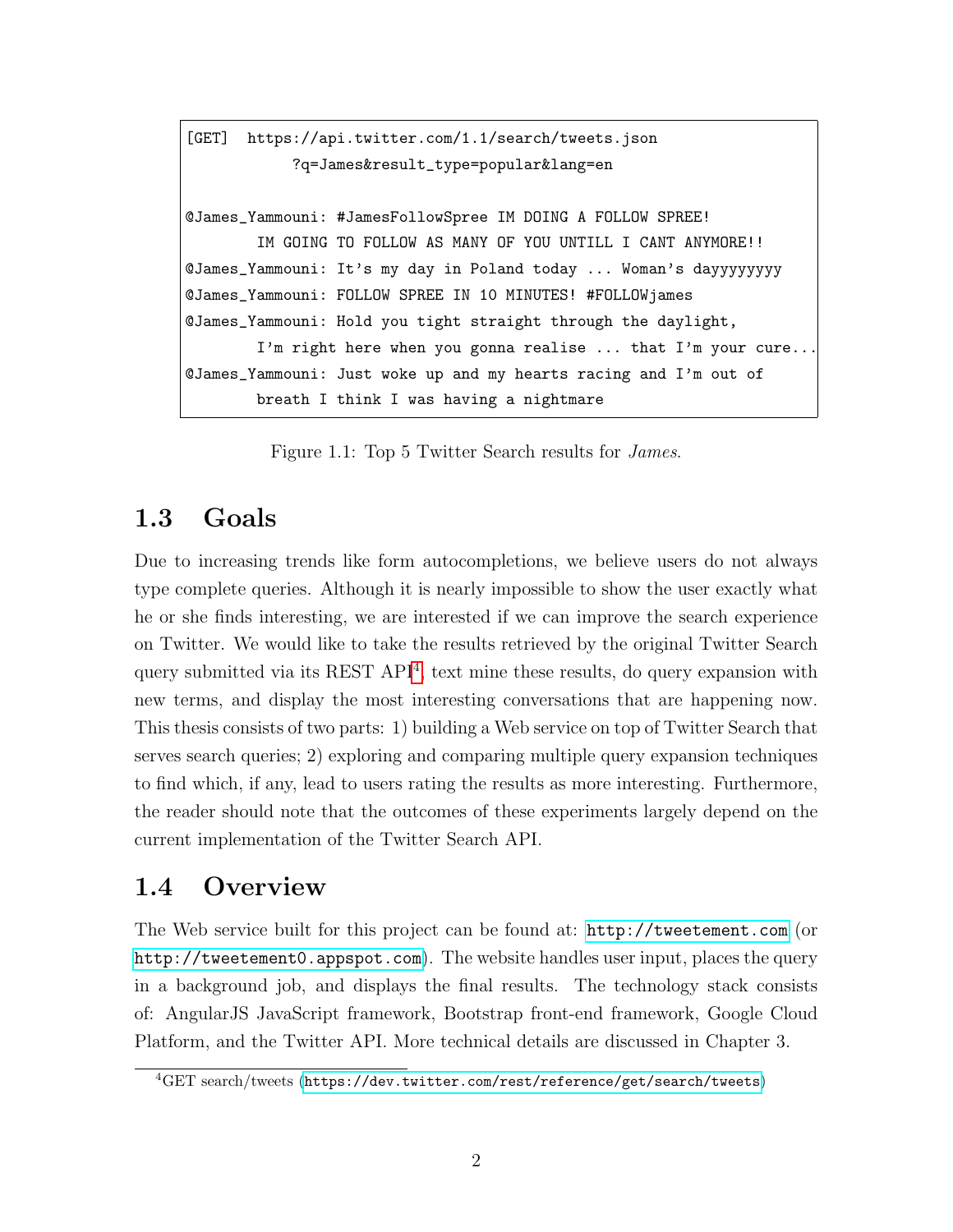$\rightarrow$  C

#### **Tweetement** @PresidentKanat - Log out

Provide a keyword or topic you would like to search for. We will try to show relevant tweets for your query.

| Query                              | lebron                                                                               |  |  |  |  |  |  |
|------------------------------------|--------------------------------------------------------------------------------------|--|--|--|--|--|--|
|                                    | Examples: Lebron, Amber Rose, or Seahawks                                            |  |  |  |  |  |  |
| Email                              | name@example.com                                                                     |  |  |  |  |  |  |
|                                    | Optional. If provided, an email will be sent when the results are ready.             |  |  |  |  |  |  |
|                                    | Search<br>Please don't abuse the system as it is at a prototype phase at the moment. |  |  |  |  |  |  |
| <b>Recent Queries</b>              |                                                                                      |  |  |  |  |  |  |
| apple                              |                                                                                      |  |  |  |  |  |  |
| frozen 2                           |                                                                                      |  |  |  |  |  |  |
| <b>Star wars</b><br>jobless claims |                                                                                      |  |  |  |  |  |  |
| canadian dollar                    |                                                                                      |  |  |  |  |  |  |

Figure 1.2: Tweetement main screen.

### Query Expansion

Query expansion is the process of adding additional terms to the existing search query to generate an expanded search query, with the objective of retrieving more relevant and interesting search results. For example, the query term "NCAA" might be expanded to "NCAA Football" or "NCAA March Madness", and one is more appropriate than the other depending on the time of the year or current trends. A well-formed query expansion technique helps the end user formulate better search queries that lead to better search results. Therefore, it is important to pick the right expansion terms.

Pseudo-relevance feedback is a general technique used for automatic query expansion. The idea is to assume some top-N results are accurate or relevant to the initial query and pick expansion terms from these results. This process is called automatic because of the implicit user interaction. Pseudo-relevance feedback generally leads to improved retrieval in search engines. However, pseudo-relevance feedback has obvious drawbacks such as query drift. Query drift happens when the focus of the search topic shifts to an unintended topic caused by improper expansion[\[8\]](#page-24-0). Chapter 2 talks more about query expansion.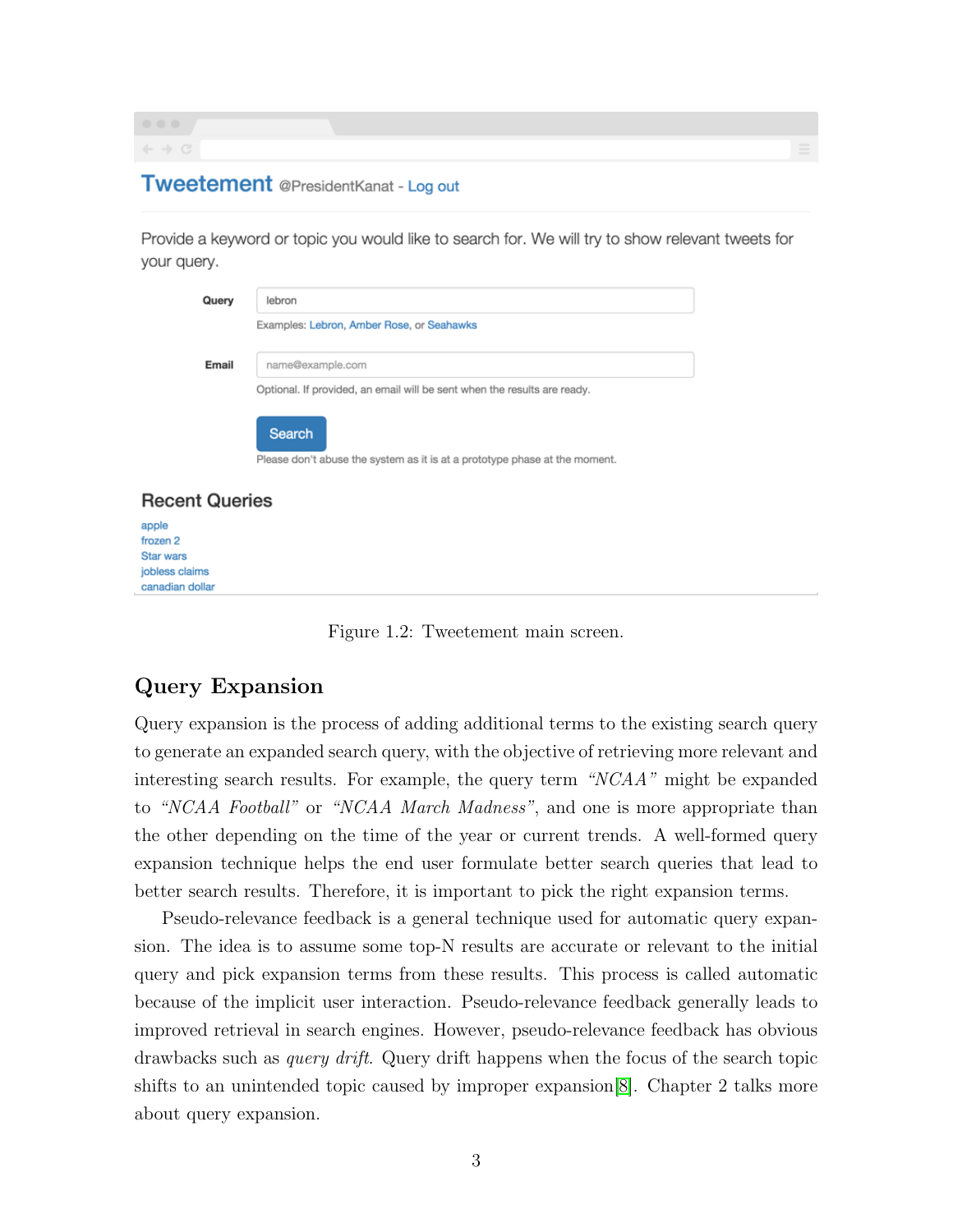In this paper, we explore whether or not query expansion via pseudo-relevance feedback produces more interesting search results than Twitter Search. Six query expansion methods were explored and their results were shown to the user in random order. The user then rated each result (tweet) as either Interesting, Neutral, or Not Interesting. Chapter 3 discusses these methods in detail. Chapter 4 discusses the performance outcomes of the methods.

 $\leftarrow$   $\rightarrow$  C

**Tweetement** @PresidentKanat - Log out

#### Results for "frozen 2"

Please provide feedback on how interesting the following tweets are to the query. Note that the order of the results are in random order.



Figure 1.3: Search results page with expanded queries.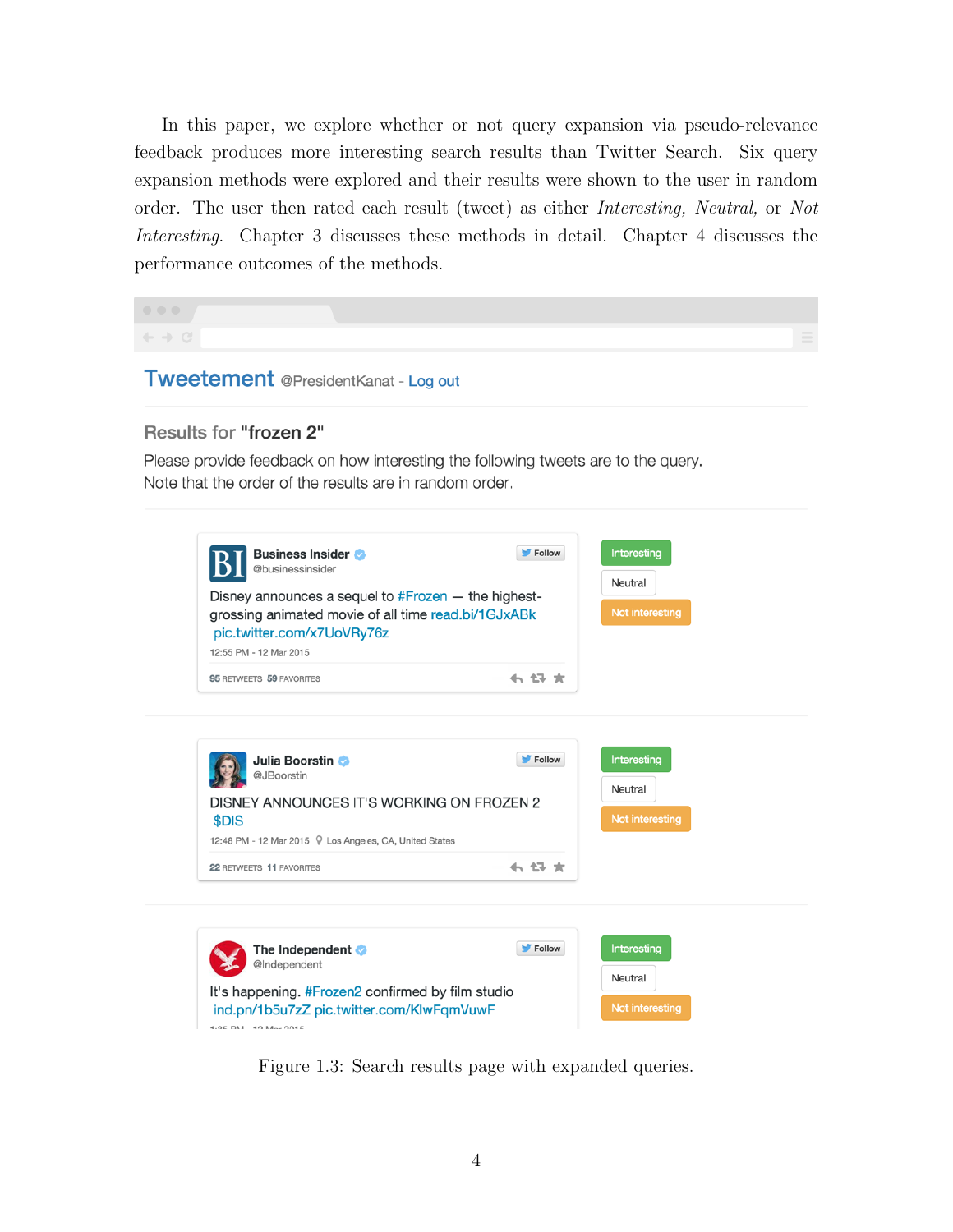## <span id="page-9-0"></span>2 Related Work

With the increasing amount of information on the Internet, the number of search queries performed on various Web search engines continues to grow. These queries are generally very short; therefore, straightforward keyword matching across documents may not always yield relevant results. Word mismatch refers to the issue in which users often use different words to describe concepts in their queries than authors use to describe the same concepts in their documents[\[1\]](#page-24-1). The primary problems in ambiguity stem from hyponymy (one word has multiple meanings) and synonymy (multiple words have the same meaning). A number of techniques for dealing with word mismatch have long been studied.

A popular approach for dealing with word mismatch is query expansion. The goal of query expansion is to expand the original query with other words that best capture the user's intent, or that produce a more useful query that is more likely to retrieve more relevant documents[\[2\]](#page-24-2). The technique is particularly effective when the user query is vague, short, or lacks useful keywords pertaining the intended topic. This process can be manual via explicit relevance feedback, or automatic via pseudo-relevance feedback.

Relevance feedback is a technique designed to improve search results based on the user's feedback. Relevance feedback is an iterative process where the user assesses the relevance of documents returned in response to an initial, 'tentative' query[\[3\]](#page-24-3). The user goes through the initial query results and marks whether each document is relevant or not. Based on the user's feedback, a new query is submitted with the initial query, expanded with terms taken from the results marked as relevant. This procedure, known as explicit feedback, is repeated until the user is satisfied with the results. Relevance feedback can be effective; however, the technique puts a huge burden on the user. Pseudo-relevance feedback (also known as implicit feedback, local feedback, blind feedback, or adhoc) is a technique designed to effectively guess what the user might find interesting without having the user explicitly mark the search results. In pseudo-relevance feedback, the top results are assumed to have a higher precision and that keywords in those results are assumed to represent the intended search topic. It has proven to be an effective technique in numerous studies and experiments [\[1\]](#page-24-1).

The concept of microblogging is fairly new and many traditional information retrieval techniques do not apply as nicely. It is observed that people search Twitter to find temporarily relevant information (e.g current events) and information related to people. Additionally, it appears people repeat Twitter queries to monitor the as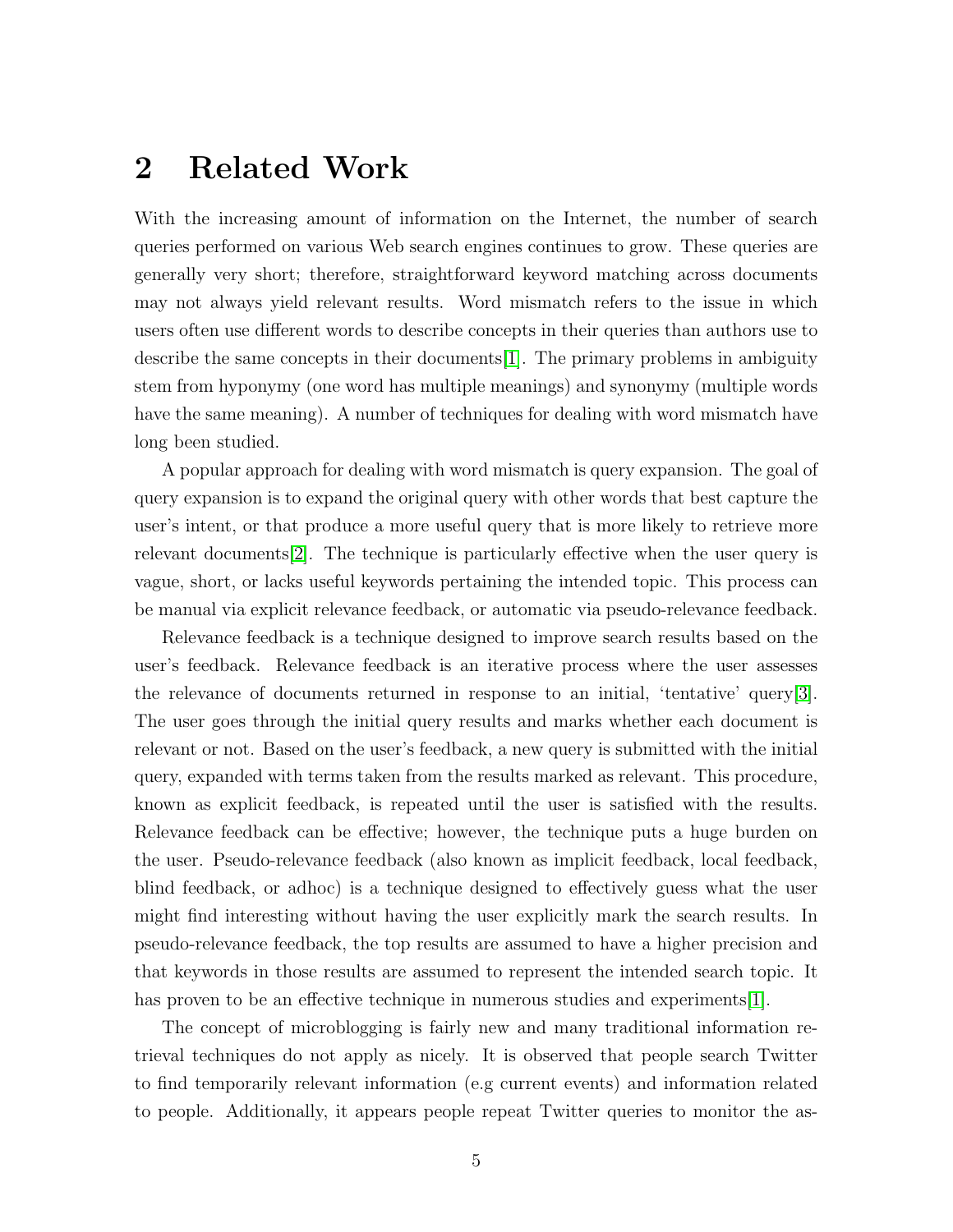sociated search results over time, while they change and develop Web engine queries to learn about a topic[\[4\]](#page-24-4). Researchers have been exploring various automatic query expansion techniques on Twitter and other microblogging sites.

Lau, Li, and Tjondronegoro performed an experiment using the TREC '11 dataset in which they proposed term-based and pattern-based features with distributed weights to retrieve information from Twitter. The flow is to  $(1)$  use q retrieve first 100 relevant tweets,  $(2)$  sort them based on time,  $R$ ,  $(3)$  form training set using  $R$ ,  $(4)$  form expanded queries,  $Q$ , using terms from  $R$ , (5) use  $Q$  to retrieve 1000 tweets and sort based on time, and (6) display top 30 tweets. For term-based feature, they used a standard TF-IDF weighting scheme. For topical or pattern based feature, they adopted the Frequent Pattern Mining approach to find the closed pattern. The baseline run using terms frequency feedback without weighting outperformed runs with weighted terms and patterns. It is unclear how the baseline run would compare to a run without feedback[\[5\]](#page-24-5).

Efron performed a similar experiment in which the author found that the baseline run with terms frequency feedback was slightly more effective than the baseline run without feedback. Additionally, the author proposed a method of pseudo-relevance feedback based on hashtags. Using data over a 24-hour period using Twitter's Streaming API and 29 topic queries, the author found that retrieval using query expansion with hashtags gave a marginal improvement over the two baseline runs [\[6\]](#page-24-6).

Bandyopadhyay, Mitra, and Majumder took a slightly different approach for Twitter search query expansion. In their experiment, the authors managed to improve retrieval effectiveness by using external corpora as a source for query expansion terms. Specifically, the authors used the now deprecated Google Search API to retrieve page titles from Google Search and used those to expand queries. The five most frequent word-level n-grams  $(n = 1, 2, 3)$  were added to the original query. One of the runs, R3, contained the results that were retrieved using the Google Search API with title words  $(n = 1)$  sorted in descending order by their frequencies. The most frequent five words were used to perform a new retrieval. Interestingly, the new query did not include the original query – this process is known as query reformulation, as opposed to query expansion. This technique resulted in significant improvements over the baseline run for the top fifty results per query[\[7\]](#page-24-7).

Current published papers we have discovered all used a TREC dataset or some other pre-fetched dataset to perform queries on. However, we performed our experiment with actual Twitter users and real-time Twitter Search results which may be less subject to data generalization.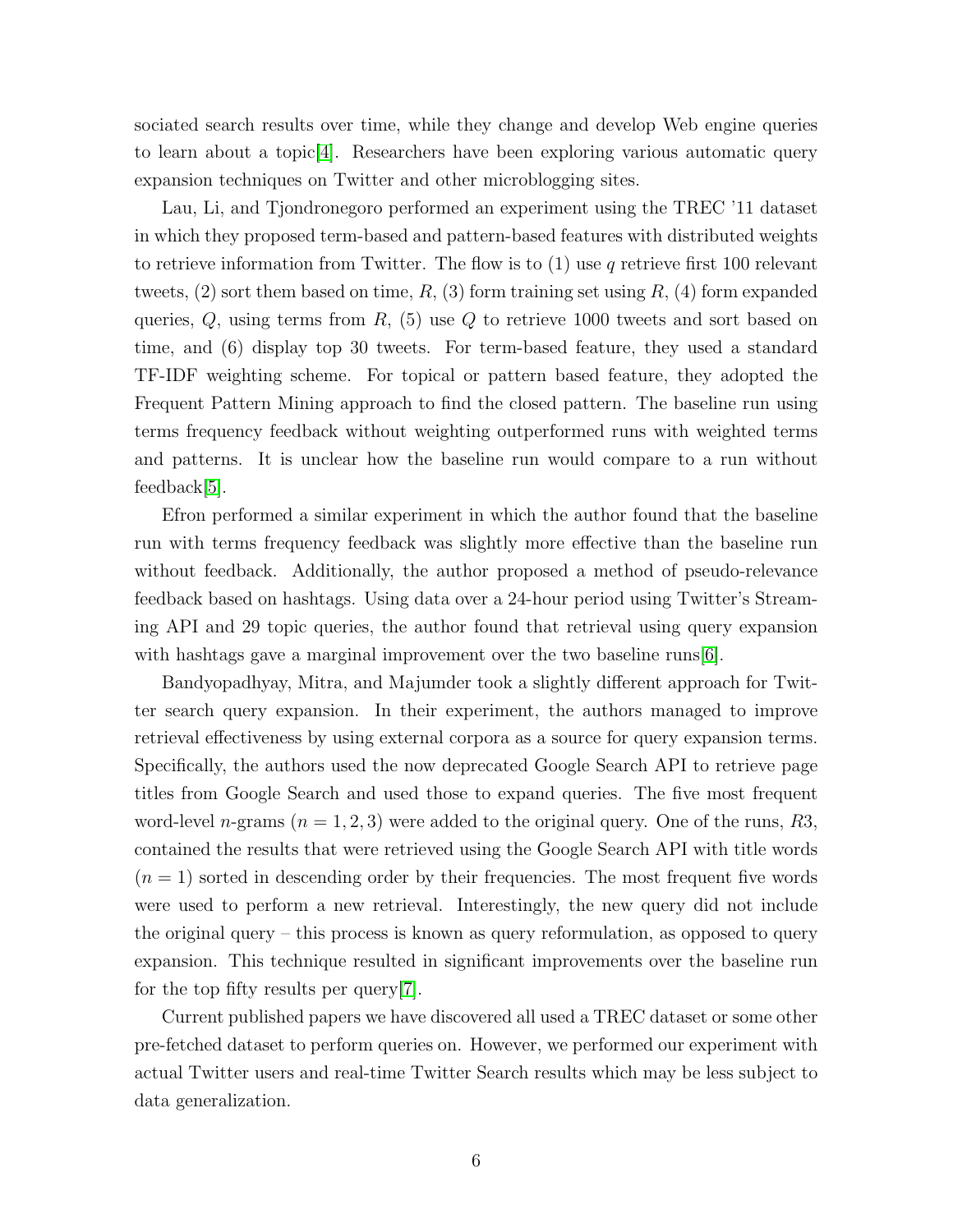# <span id="page-11-0"></span>3 Approach

We built the Web service *Tweetement* for this project. This chapter describes the architecture of Tweetement, data retrieval process from Twitter Search API, the six query expansion methods that were explored, and the way we measured performance. Source code of the project is open-source and is hosted on GitHub at the following URL:

<https://github.com/Bekt/tweetement>

### <span id="page-11-1"></span>3.1 Web Service

Tweetement is a Web service that handles user input, performs query expansion via pseudo-relevance feedback, and displays the results of the six methods in random order where the user can provide feedback for each result (tweet). The service was built in a way such that it is easily scalable and maintainable. The following is the flow of the application:

- 1. User submits a search query.
- 2. The query is put in a queue to process.
- 3. The query is popped from the queue, automatic query expansion is performed, and the results are stored in the datastore.
- 4. User views the search results and optionally provides feedback for each result.



Figure 3.1: Tweetement architecture.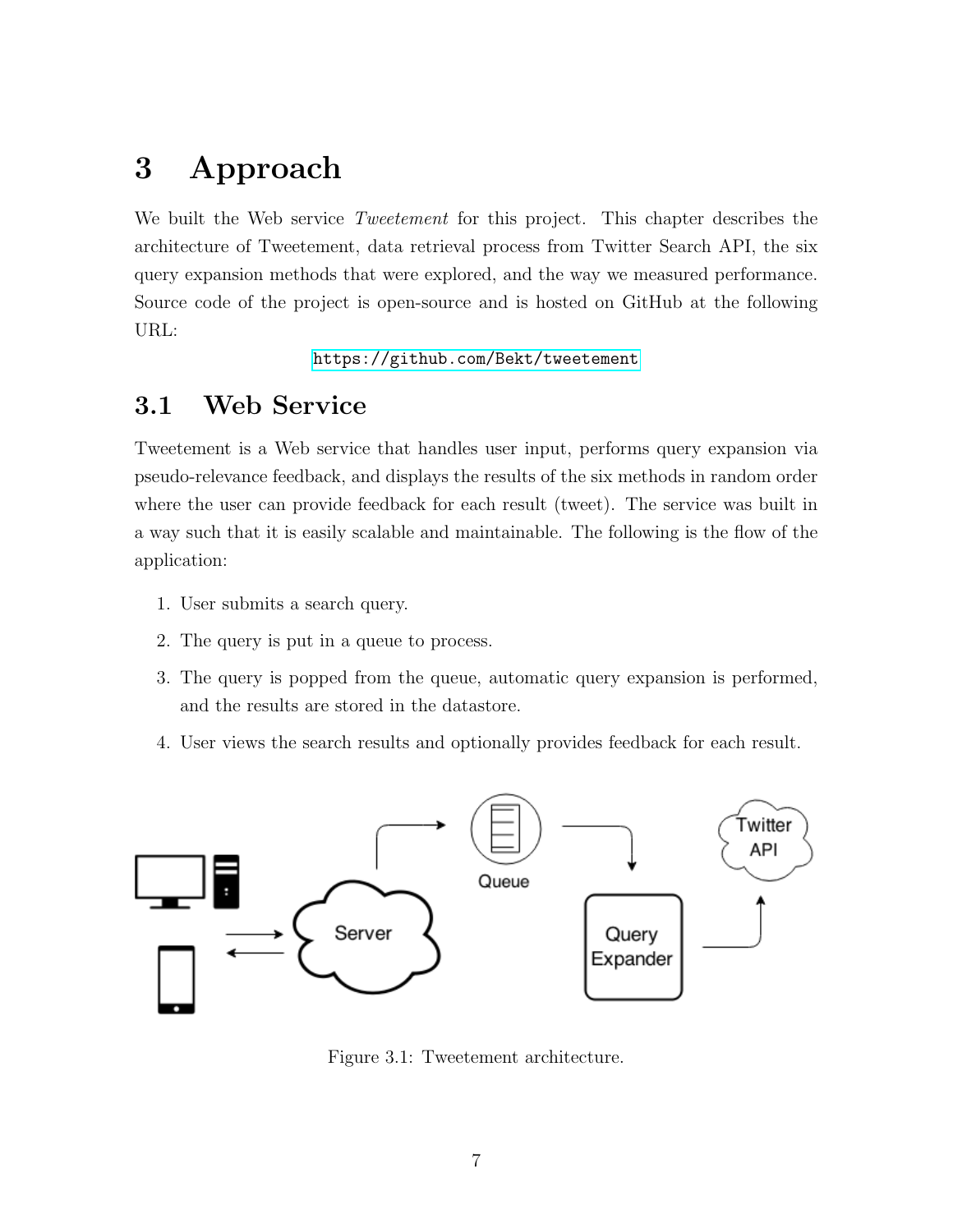The front-end of the website was built in a Single Page Application (SPA) fashion to provide fluid user experience. In order to accomplish SPA, open-source Bootstrap and AngularJS frameworks were used. Bootstrap is a popular open-source front-end framework that focuses on responsive design so that the layout of the website adjusts per user's device – mobile or desktop. AngularJS is a popular open-source JavaScript framework that makes building SPAs easy by providing a MVC-like architecture on the client-side. Twitter's widget-js JavaScript library was used to embed tweets into the search results page.

The website was hosted on Google App Engine and used features such as the Task Queue API and the NDB Datastore API. App Engine makes it simple to build, deploy, and maintain scalable applications on Google's own infrastructure. Since each of the six techniques could make multiple network calls to the Twitter Search API, it was best to put the queries in a background queue instead of making the client's request wait for a long period of time. The Task Queue API was used to schedule background jobs when the user submitted a query. The Query Expander then picked up the job to perform query expansion. All data were stored in schemaless object datastore, NDB, which comes with convenient features such as automatic caching. The back-end of the application was written in Python.

User authentication was handled via Twitter OAuth for two reasons. First, we did not want to roll out our own user authentication over unencrypted connections. Second, we followed Twitter's recommended practice to communicate properly with the Twitter API. Without Twitter authentication, the application had a rate limit of 450 API requests per 15 minutes for all users; whereas with Twitter Authentication, the rate-limit was extended to 180 API requests per user every 15 minutes. webapp2 sessions and simpleauth libraries were used to implement user authentication. The author found a major bug in simpleauth while working on Tweetement and submitted a patch accordingly.

On the search results page, the user was shown the top-5 results from the original search query plus the top-5 results from each of the query expansion methods. Thus, the total number of unique tweets for the search query could be up to 35. All tweets were shown in random order. The application provided a feedback system where the user could rate each search result as Interesting, Neutral, or Not Interesting. The user could change his/her rating at any time.

The application provided REST APIs for the first-party client and other thirdparties to interact with. The following methods were implemented. All methods accepted and returned JavaScript Object Notation (JSON) objects.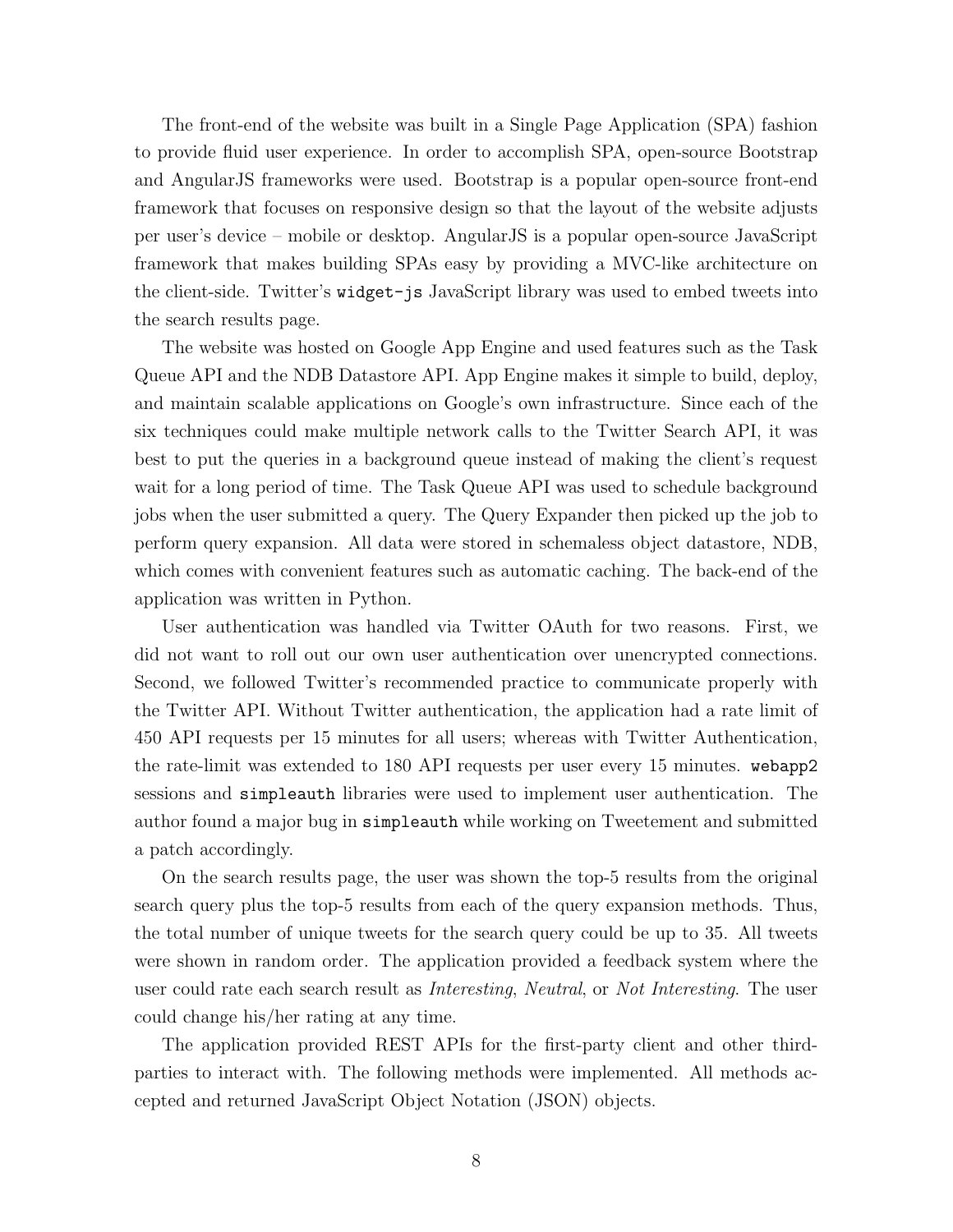```
[POST] /api/enqueue
  Submit a search query.
Parameters:
  (string) query: search query
  (string) email: email to notify when the request completes (optional)
Returns:
  (int) qid: enqueued query ID
[GET] /api/result
  Retrieve results for a particular query.
Parameters:
  (int) qid: query ID
Returns:
  (int) qid: query ID
  (string) query: original query
  (string) status: qtatus of the job. Working | Cancelled | Done
  (date) created: created datetime of the job
  (date) updated: updated datetime of the job
  (list) hashtags: top-10 hashtags used for query expansion
  (list) keywords: top-10 keywords used for query expansion
  (list) status_ids: tweet IDs of the expanded search result
[POST] /api/feedback
  Provide feedback for a particular result.
Parameters:
  (int) qid: query ID
  (int) sid: tweet ID
  (int) score: user's rating (0, 1, or 2)
Returns:
  None
[GET] /api/scores
 Retrieve feedback submitted by the current user for
  results of a particular query.
Parameters:
  (int) qid: query ID
Returns:
  (list) items:
      (int) qid: query ID
      (int) uid: user ID
      (int) sid: tweet ID
      (int) score: user's rating (0, 1, or 2)
```
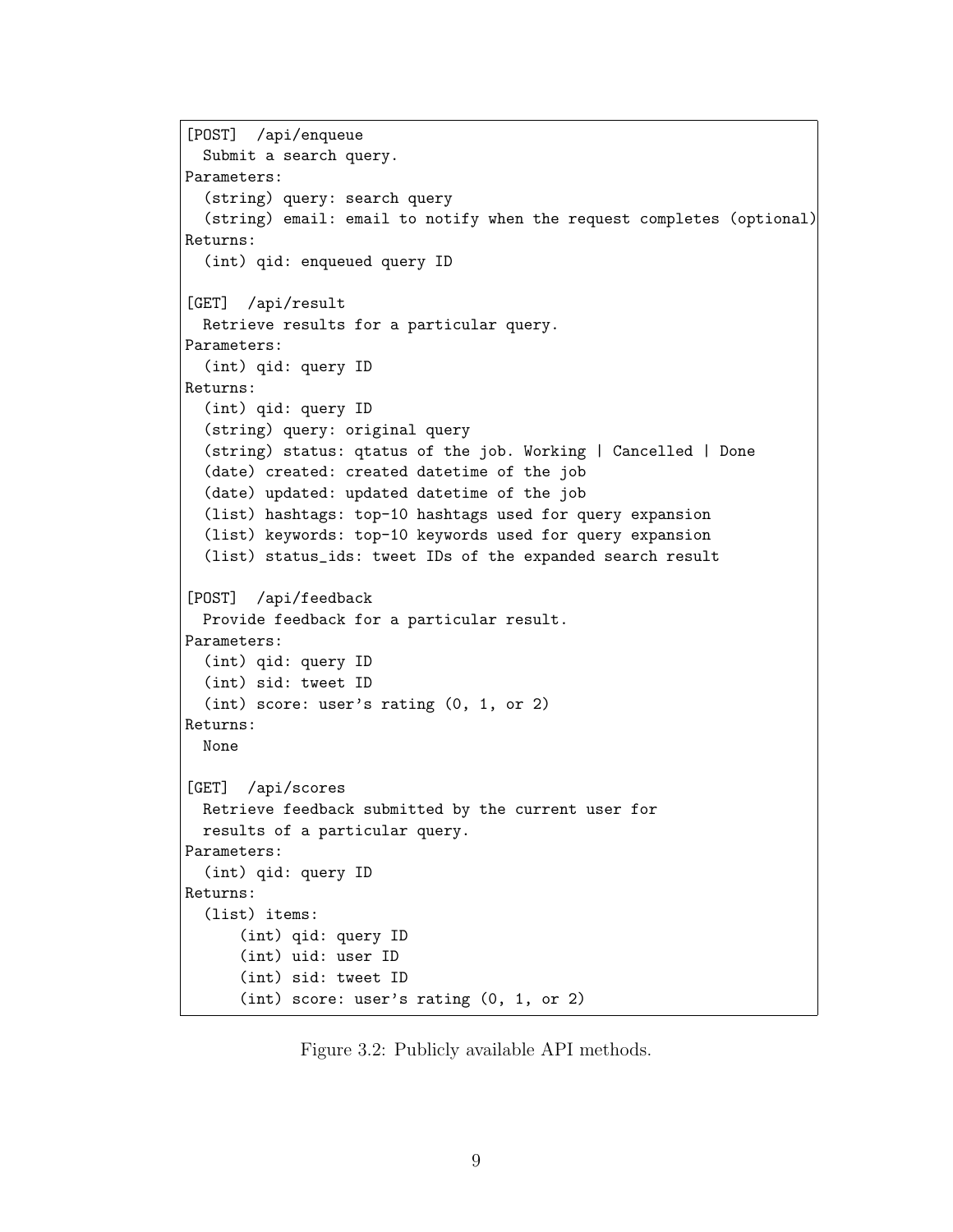### <span id="page-14-0"></span>3.2 Data Retrieval

Since Tweetement was built on top of the Twitter Search API, it is important to note that our experimental results are heavily dependent on the quality of the responses received from the Twitter Search API. Furthermore:

[The Twitter Search API] allows queries against the indices of recent or popular tweets and behaves similarly to, but not exactly like the Search feature available in Twitter mobile or web clients, such as Twitter.com search.

... it's important to know that the Search API is focused on relevance and not completeness. This means that some tweets and users may be missing from search results.<sup>[1](#page-14-1)</sup>

Furthermore, we observed that Twitter Search API behaved unpredictably at times. For example:

- Ranking of the results were not consistent. That is, if two exact same queries were submitted simultaneously, the returned tweets were not always the same or have the same ranking. This affects two things:
	- (a) The top-5 results shown to the user, affecting the average precision calculations. Two sets of five identical tweets could have different average precision scores because of ordering.
	- (b) Since the results were not always the same, this could affect the order of the most occurred hashtags and keywords.
- When requesting *popular* tweets only, regardless of the value of the count parameter in the API request, sometimes there were only up to 10 results in the response, even for trending topics.

The Query Expander connected to the Twitter Search API by first requesting popular result types for a query. If there were not enough results, the Query Expander filled up the remaining spots with *mixed* result types for the query. The difference is that popular returns only the most popular results in the response, whereas mixed returns both popular and real-time results in the response. As a result, the results we showed to the users were sorted by popularity in a way. Note that we limited the search results to English tweets only by providing the  $\text{lang}=\text{en'}$  parameter.

<span id="page-14-1"></span><sup>&</sup>lt;sup>1</sup>The Search API (<https://dev.twitter.com/rest/public/search>)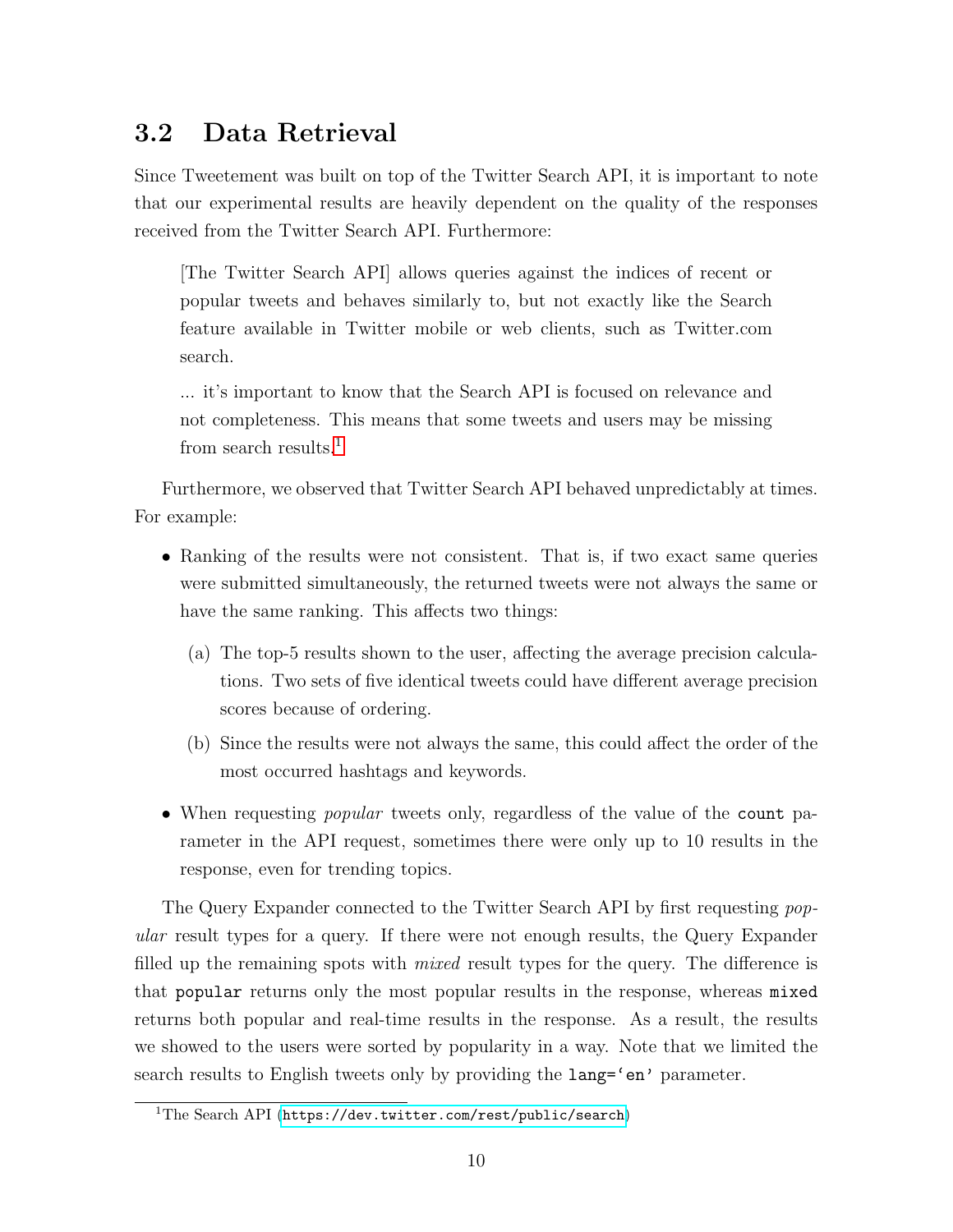### <span id="page-15-0"></span>3.3 Query Expansion

We were interested to see if we could provide improved search results by performing automatic query expansion via pseudo-relevance feedback. That is, we started off by first retrieving 200 search results for the user's original query,  $q$ , from the Twitter Search API. Let's denote this initial results set, R, and assume these results are somewhat relevant. The question now is how to expand the user's query. We explored a few ways to automatically generate additional query terms by analyzing the results in R.

The users of Twitter categorize their messages or put more emphasis on a certain topic by using hashtags in their tweets. Hashtags are a big part of the Twitter culture that help users have conversations about a common topic across the world.

The ten most frequently occurring hashtags,  $h$ , and keywords,  $k$ , were extracted from R. Only unique tokens in each tweet and non-stop words were taken into consideration for this process. Tokens were lowercased and any punctuation was removed. The original query tokens were also excluded from h and k.

Around 900 Twitter-specific stop words were generated based on a 1.5 million tweets dataset.<sup>[2](#page-15-1)</sup> During query expansion, tokens that appear in this list are ignored. The original query, however, could still contain such tokens. The complete list is available under the file stoplist.txt and the script that was used to generate the list is accessible under the file scripts/twitter stopwords.py.

The user was shown the list of tweets that were retrieved by expanded search queries in random order. The top-5 results for the original query were also included to compare the baseline method.

We studied six different ways to generate additional query terms. To compare the performances of these methods, we denoted method  $\theta$  as the baseline method where the search query was performed with the original query. Methods 1-5 were two-pass techniques and method 6 was a three-pass technique. We expected method 1, method 2, or method 6 to perform the best. No kind of ranking arrangement was done for methods 1-5.

#### Method 1: Top hashtag

New query:  $q + h[0]$ 

A new search query was performed with the original query concatenated with the

<span id="page-15-1"></span><sup>2</sup>Twitter Sentiment Analysis Training Corpus

<sup>(</sup><http://thinknook.com/twitter-sentiment-analysis-training-corpus-dataset-2012-09-22/>)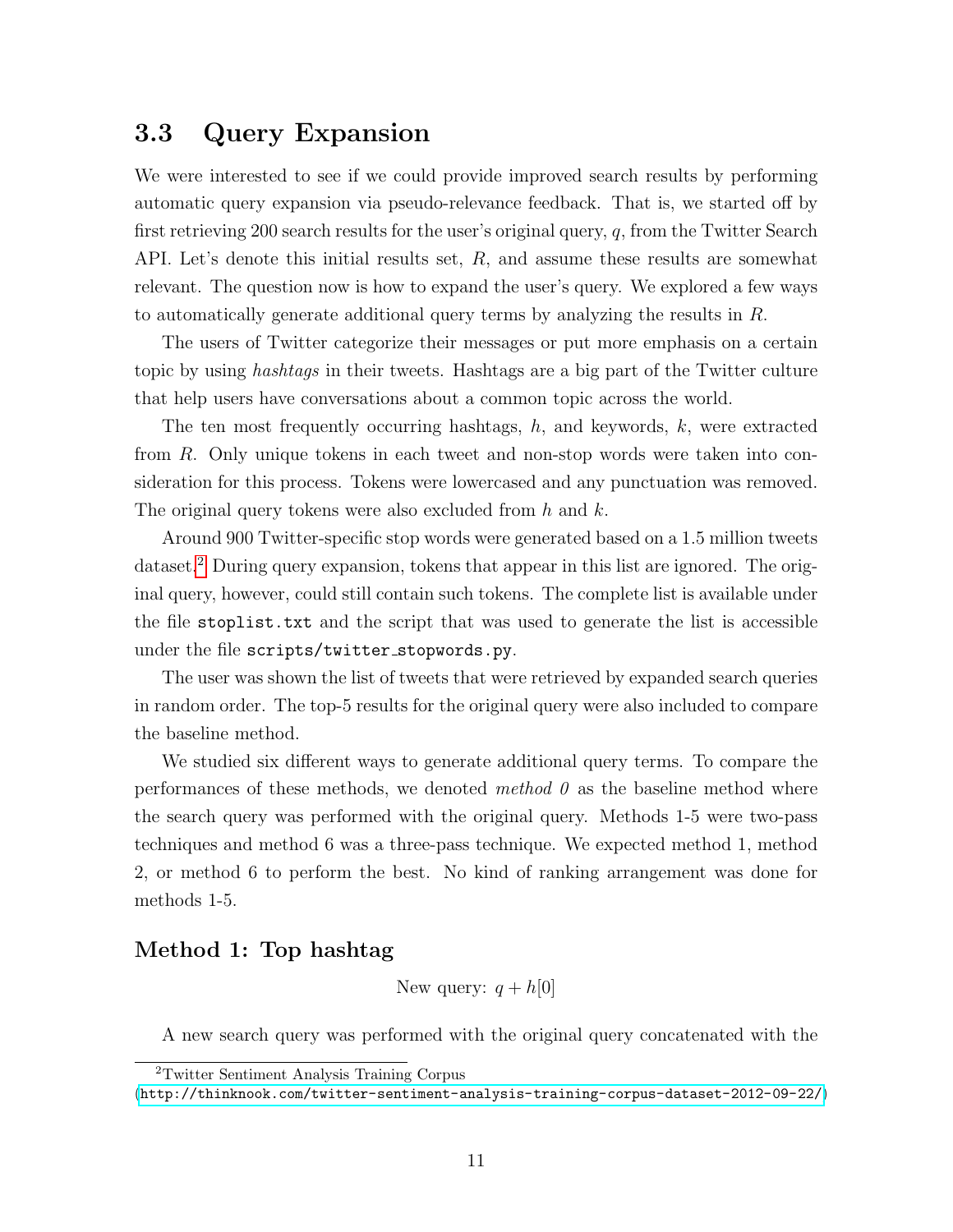most occurring hashtag. The resulting tweets all included the tokens q and/or  $h[0]$  in the body of the tweet. The first five results were shown to the user.

#### Method 2: Top keyword

New query:  $q + k[0]$ 

A new search query was performed with the original query concatenated with the most occurring keyword. The resulting tweets all included the tokens q and/or  $k[0]$  in the body of the tweet. The first five results were shown to the user.

#### Method 3: Top hashtag + top keyword

New query:  $q + h[0] + k[0]$ 

A new search query was performed with the original query concatenated with the most occurring hashtag and keyword. The resulting tweets all included the tokens  $q$ ,  $h[0]$ , and/or  $k[0]$  in the body of the tweet. The first five results were shown to the user.

#### Method 4: Top two hashtags

New query:  $q + h[0] + h[1]$ 

A new search query was performed with the original query concatenated with the two most occurring hashtags. The resulting tweets all included the tokens  $q, h[0],$ and/or  $h[1]$  in the body of the tweet. The first five results were shown to the user.

#### Method 5: Top two keywords

New query:  $q + k[0] + k[1]$ 

A new search query was performed with the original query concatenated with the two most occurring keywords. The resulting tweets all included the tokens  $q, h[0],$ and/or  $h[1]$  in the body of the tweet. The first five results were shown to the user.

#### Method 6: Most top-10 hashtags and keywords occurrences

New query:  $q + h[0]$  OR  $q + k[0]$ 

A new search query was performed with the above string. The special OR operand is a boolean operand that Twitter Search recognizes. In a way, we combined methods 1 and 2.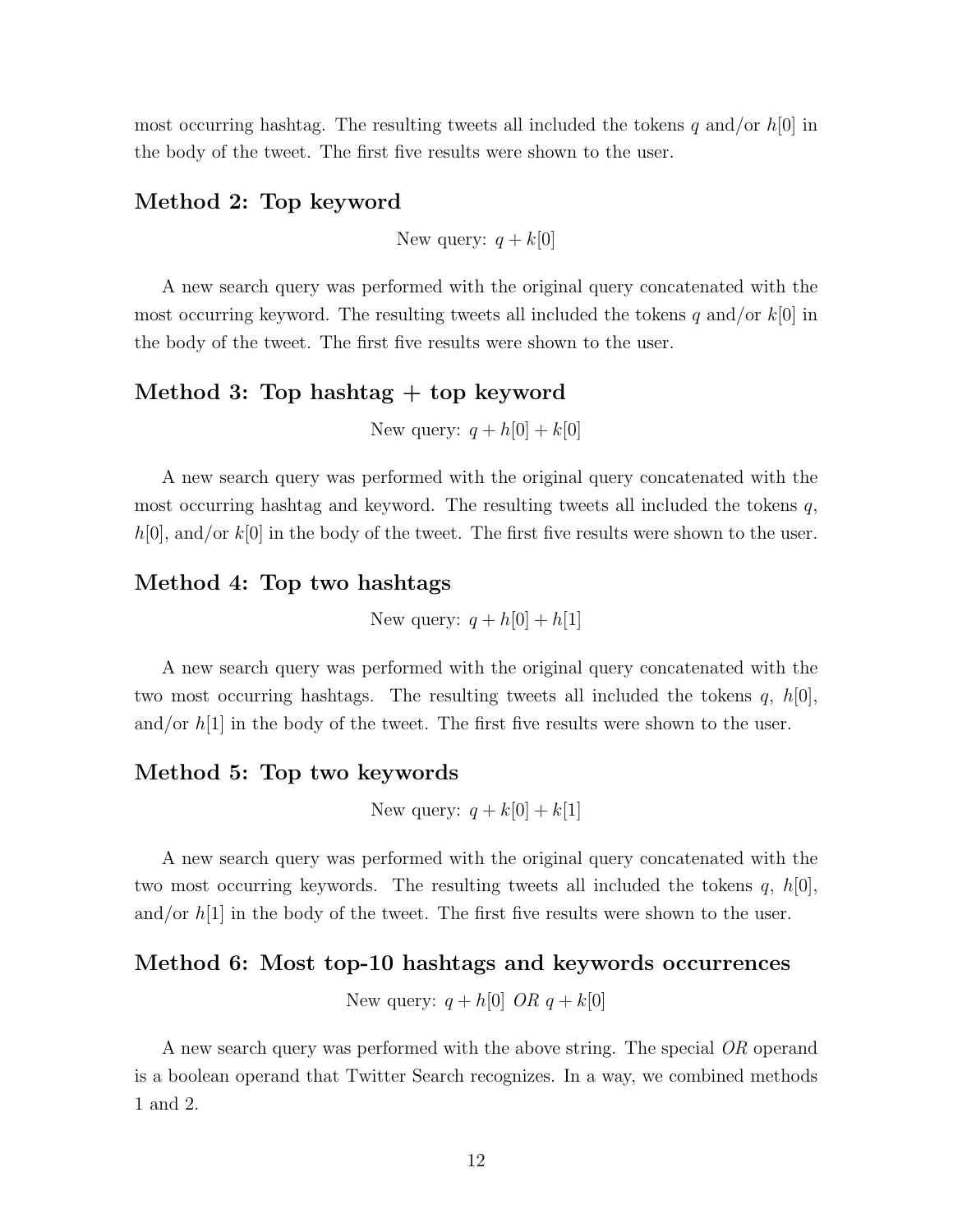The top 200 results were retrieved with the expanded query. From there, each tweet was given a score. A tweet had a higher score if it contained hashtags or keywords that occurred in h or k. The five results with the highest scores were shown to the user.

```
scores = dict()
for tweet in results:
 for token in unique_tokens(tweet.message):
      if token in h or token in k:
          scores[tweet.id] += 1
```
Figure 3.3: Scoring results by maximal hashtag and keyword occurrences.

### <span id="page-17-0"></span>3.4 Performance Measure

Average Precision (AP) is a popular and standard evaluation metric in the information retrieval field that takes rank order into consideration. As a result, average precision is sensitive to the order of the results. When working with small number of results (as we are in this thesis), changes to the ranking of search results may have significant impact on the average precision calculation.

$$
AP = \frac{1}{N} \sum_{k=1}^{N} P(k) \times rel(k)
$$

N : number of results shown to the user  $rel(k)$ : indicates whether result k is relevant or not (1 or 0)  $P(k)$ : precision of result k.

$$
P(k) = \frac{|\text{relevant results up until }k|}{k}
$$

The average precision equation was slightly modified so that it took into account the user's feedback: (0) Not Interesting, (1) Neutral, and (2) Interesting. Since each result contained at least the original query, we assumed every result is relevant. We refer to this as average weighted precision.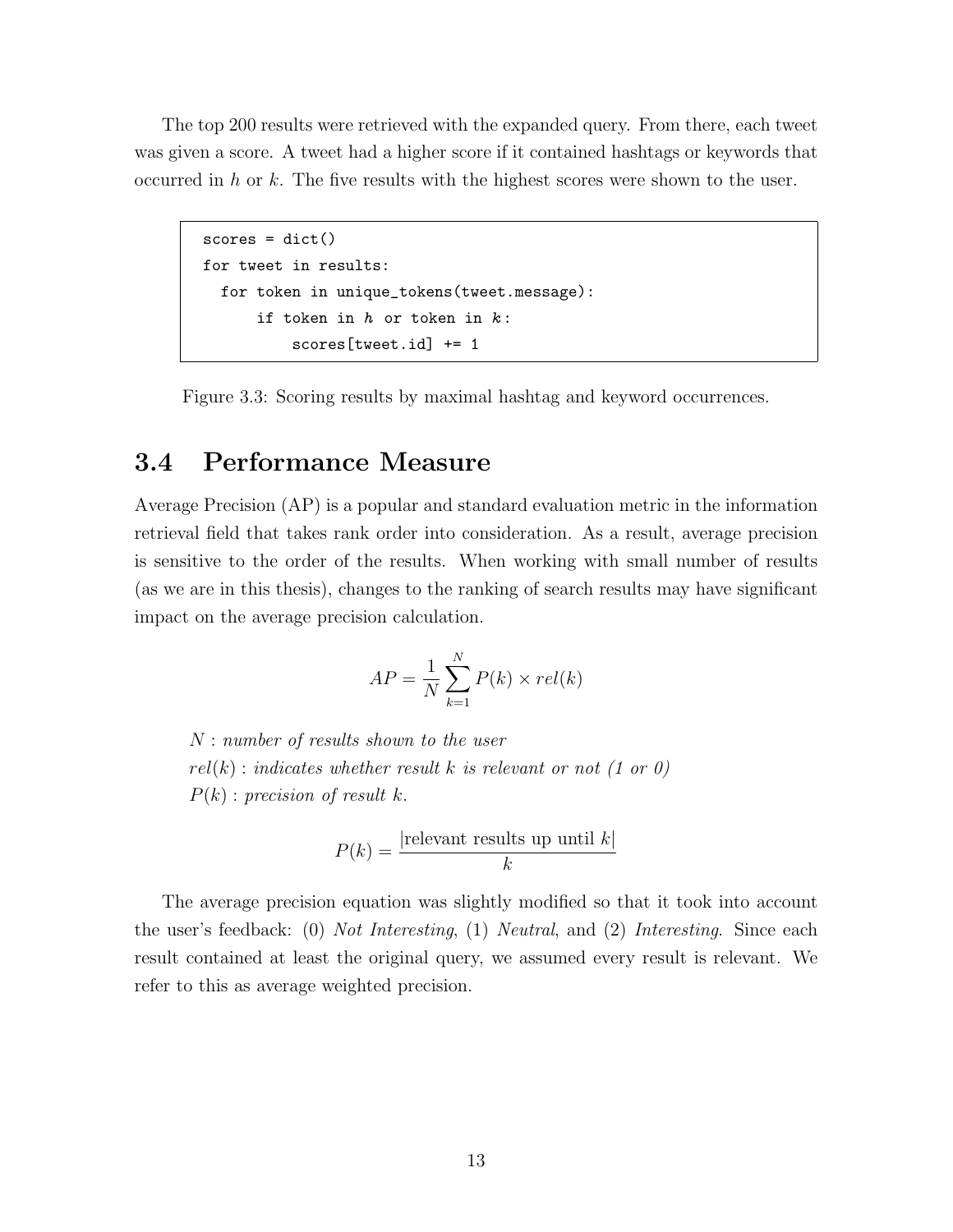$$
AP' = \frac{1}{N} \sum_{k=1}^{N} P'(k)
$$

$$
P'(k) = \frac{\text{sum of feedback scores up until result } k}{k \times max\_weight}
$$

$$
max\_weight = 2 \text{ (Interestingly)}
$$

Mean average precision is used to compute the mean of average precision scores for a set of queries.

$$
MAP = \frac{1}{Q} \sum_{q=1}^{Q} AP(q)
$$

Similarly, mean average weighted precision is used to compute the mean of average weighted precision scores for a set of queries.

$$
MAP' = \frac{1}{Q} \sum_{q=1}^{Q} AP'(q)
$$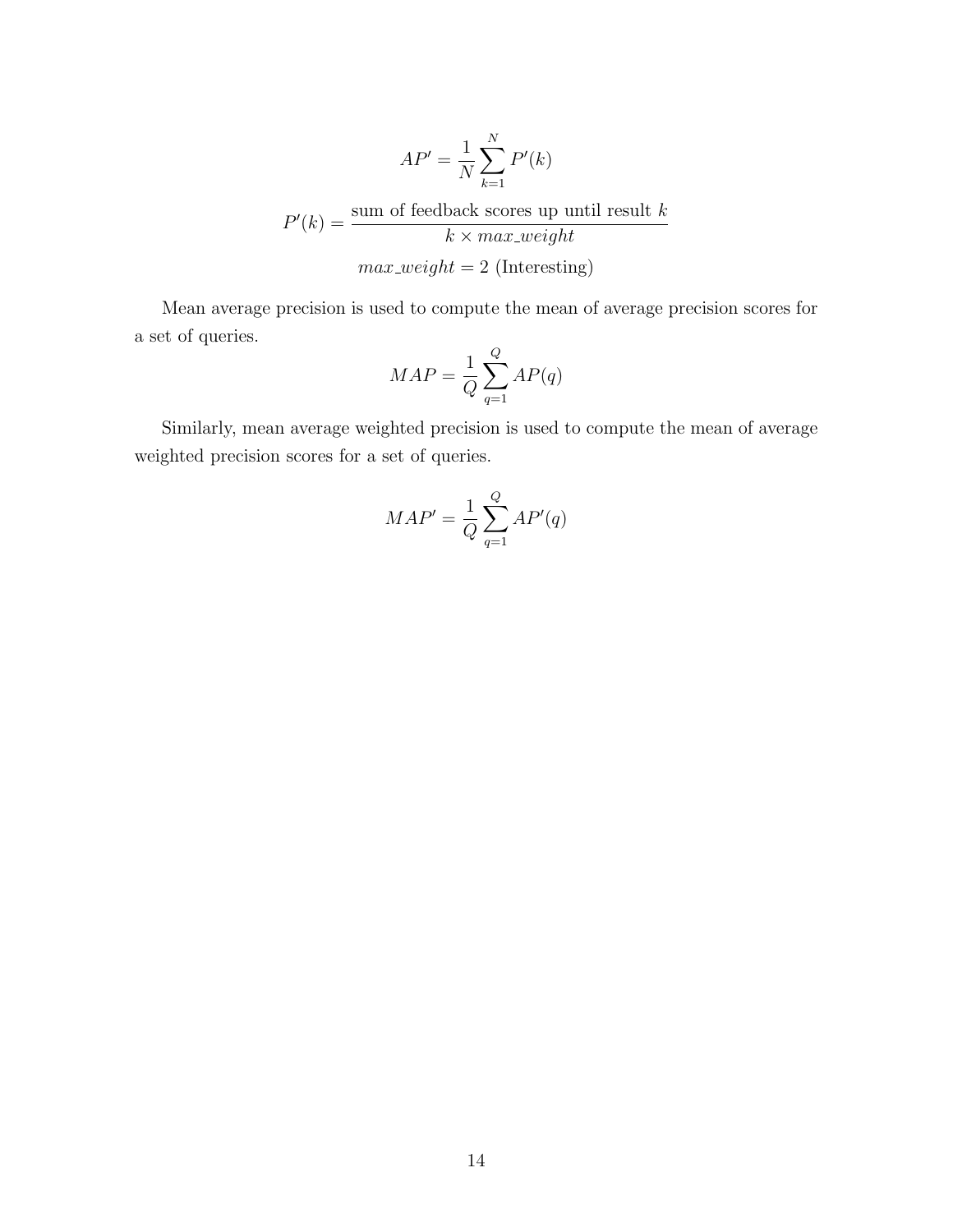# <span id="page-19-0"></span>4 Evaluation

Over 30 people participated as volunteers and provided feedback for their search queries results. Most of the participants were students at the CSCE Department at the University of Arkansas or members of the  $HH$  Data Hackers Facebook group<sup>[1](#page-19-2)</sup>. The age demographic was early 20's. In this chapter, we analyze the responses from these volunteers and discuss some of the observations.

It should be noted that the computations are volatile due to the small sample size, selection bias, the subjectivity of users' feedback, and the quality of the responses from the Twitter Search API.

### <span id="page-19-1"></span>4.1 Data Selection

There were a total of 116 queries performed by 32 users. However, not all queries were suitable for meaningful analysis. The 116 queries were filtered down into 25 queries with the following criteria:

- 1. At least 5 hashtags and 5 keywords in the initial results set. (106 queries) This filtered out queries that did not have enough initial results. For example, the query Kanat Bekt only returned one result.
- 2. Each of the query expansion methods had at least 5 results. (42 queries) This filtered out queries that did not have enough results for one or more query expansion methods. Unfortunately, this filtered out some good queries such as those that had more than 5 results for all methods except one or two. Although it would have been helpful to include some of these queries, we did not include them in our analysis as this would have introduced more variables in our computations.
- 3. Each query had 100% feedback from the user. (28 queries) This filtered out queries that did not have user feedback for all of their results. The reason for this is that we did not want to "guess" the scores of the results the user left unrated. This reduced ambiguity and allowed us to achieve more objective results.
- 4. Maximum of three queries per user. (25 queries) Although the user did not know which results belonged to which methods, this filter reduced bias that the user might have had towards a particular method.

<span id="page-19-2"></span> $1$ https://www.facebook.com/groups/datahackers/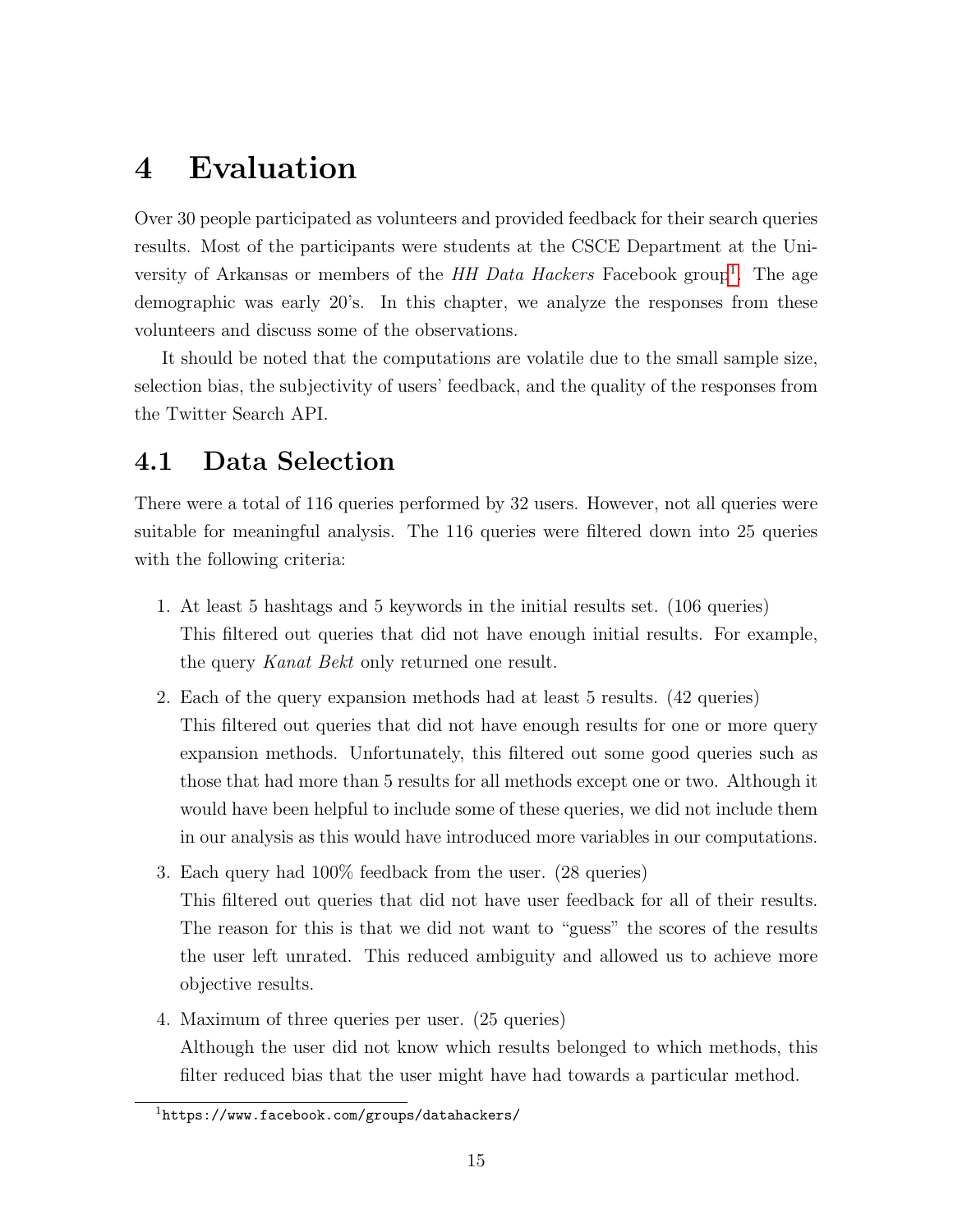| q              | $_{\rm M0}$          | M1                                   | M <sub>2</sub>              | M <sub>3</sub>                          | M <sub>4</sub>                                     | M5                               |
|----------------|----------------------|--------------------------------------|-----------------------------|-----------------------------------------|----------------------------------------------------|----------------------------------|
| $\mathbf 0$    | Seahawks             | Seahawks                             | Seahawks                    | Seahawks #seahawks                      | Seahawks #seahawks                                 | Seahawks seattle                 |
|                |                      | $#$ seahawks                         | seattle                     | seattle                                 | $#n$ flcombine                                     | marshawn                         |
| $\mathbf 1$    | net                  | net neutrality                       | net neutrality              | net neutrality                          | net neutrality                                     | net neutrality fcc               |
|                | neutrality           | $#$ nonetneutral-                    | $_{\text{fcc}}$             | $#$ nonetneutrality fcc                 | $#$ nonetneutrality                                | fccs                             |
|                |                      | ity                                  |                             |                                         | $#$ netneutrality                                  |                                  |
| $\overline{2}$ | macbook              | macbook                              | macbook apple               | macbook                                 | macbook #applewatch                                | macbook apple event              |
|                |                      | #applewatch                          |                             | $\#$ applewatch apple                   | $\#app$ lelive                                     |                                  |
| 3              | apple                | apple watch                          | apple watch                 | apple watch $\#_{\text{apple}}$         | apple watch #apple                                 | apple watch                      |
|                | watch                | #apple                               | economist                   | economist                               | $\#app$ lewatch                                    | economist iphone                 |
| 4              | Yeezy 750            | Yeezy 750 boost                      | Yeezy 750 boost             | Yeezy 750 boost                         | Yeezy 750 boost                                    | Yeezy 750 boost                  |
|                | boost                | $\#$ adidas                          | adidas                      | $\#$ adidas adidas                      | $\#$ adidas $\#$ kanyewest                         | adidas size                      |
| 5              | $_{\rm LCS}$         | $LCS$ # $lcs$                        | LCS elements                | $LCS$ #lcs elements                     | $LCS$ #lcs #lcsbigplays                            | LCS elements                     |
|                |                      |                                      |                             |                                         |                                                    | lolesports                       |
| 6              | ferguson             | ferguson                             | ferguson police             | ferguson #ferguson                      | ferguson #ferguson                                 | ferguson police                  |
|                |                      | $#$ ferguson                         |                             | police                                  | #darrenwilson                                      | justice                          |
| 7              | boston               | boston bombing                       | boston bombing              | boston bombing                          | boston bombing #news                               | boston bombing                   |
|                | bombing              | #news                                | marathon                    | $#news$ marathon                        | $#$ bostonmarathon                                 | marathon trial                   |
| 8              | house of             | house of cards                       | house of cards              | house of cards                          | house of cards                                     | house of cards                   |
|                | cards                | $#$ houseofcards                     | houseofcards                | $#$ houseofcards                        | $#$ houseofcards $#$ hoc                           | houseofcards netflix             |
|                |                      |                                      |                             | houseofcards                            |                                                    |                                  |
| $\overline{9}$ | samsung              | samsung                              | samsung galaxy              | samsung $#$ business                    | samsung $#$ business                               | samsung galaxy                   |
|                |                      | $#$ business                         |                             | galaxy                                  | #abc                                               | samsungs                         |
| 10             | Cardinals            | Cardinals                            | Cardinals                   | Cardinals Baseball                      | Cardinals Baseball                                 | Cardinals Baseball               |
|                | Baseball             | Baseball                             | Baseball                    | #stlcards stlcards                      | $#$ stlcards $#$ baseball                          | stlcards spring                  |
|                |                      | $#$ stlcards                         | stlcards                    |                                         |                                                    |                                  |
| 11             | amazon<br>gift cards | amazon gift                          | amazon gift<br>cards itunes | amazon gift cards<br>$\#$ amazon itunes | amazon gift cards                                  | amazon gift cards<br>itunes xbox |
| 12             | swagbucks            | cards $\#\text{amazon}$<br>swagbucks | swagbucks swag              | swagbucks                               | $\#$ amazon $\#$ itunes<br>swagbucks $#swag$ bucks | swagbucks swag                   |
|                |                      | #swagbucks                           |                             | #swagbucks swag                         | #swagcode                                          | bucks                            |
| 13             | Roald                | Roald Dahl                           | Roald Dahl                  | Roald Dahl                              | Roald Dahl                                         | Roald Dahl                       |
|                | Dahl                 | #worldbookday                        | worldbookday                | #worldbookday                           | #worldbookday                                      | worldbookday                     |
|                |                      |                                      |                             | worldbookday                            | #roalddahl                                         | roalddahl                        |
| 14             | iphone               | iphone                               | iphone apple                | iphone #spideyonpix                     | iphone #spideyonpix                                | iphone apple                     |
|                |                      | #spideyonpix                         |                             | apple                                   | #iphone                                            | spideyonpix                      |
| 15             | Dallas               | Dallas Cowboys                       | Dallas Cowboys              | Dallas Cowboys                          | Dallas Cowboys                                     | Dallas Cowboys nfl               |
|                | Cowboys              | $#$ cowboys                          | nfl                         | $\#\text{cowboys nfl}$                  | $\#\text{cowboys }\#n\text{fl}$                    | $_{\rm{dez}}$                    |
| 16             | snow-                | snowstorm                            | snowstorm skids             | snowstorm                               | snowstorm #snowstorm                               | snowstorm skids                  |
|                | storm                | $#$ snowstorm                        |                             | $#$ snowstorm skids                     | $#$ snow                                           | snow                             |
| 17             | icc cwc              | icc cwc $\#\text{cwc}15$             | icc cwc cwc15               | icc cwc #cwc15 cwc15                    | icc cwc #cwc15                                     | icc cwc cwc15                    |
|                |                      |                                      |                             |                                         | #pakvuae                                           | pakvuae                          |
| 18             | ac milan             | $ac$ milan $#$ milan                 | ac milan                    | $ac$ milan $#$ milan                    | ac milan #milan #deals                             | ac milan liverpool el            |
|                |                      |                                      | liverpool                   | liverpool                               |                                                    |                                  |
| 19             | peyton               | peyton manning                       | peyton manning              | peyton manning                          | peyton manning                                     | peyton manning                   |
|                | manning              | # <b>b</b> roncos                    | broncos                     | $#$ broncos broncos                     | # <b>b</b> roncos                                  | broncos nfl                      |
|                |                      |                                      |                             |                                         | $\#$ peytonmanning                                 |                                  |
| 20             | Marijuana            | Marijuana                            | Marijuana legal             | Marijuana                               | Marijuana #marijuana                               | Marijuana legal dc               |
|                |                      | $#$ marijuana                        |                             | #marijuana legal                        | $\#\text{cannabis}$                                |                                  |
| 21             | net                  | net neutrality                       | net neutrality              | net neutrality                          | net neutrality                                     | net neutrality fcc               |
|                | neutrality           | $#$ netneutrality                    | $_{\text{fcc}}$             | $#$ netneutrality fcc                   | $#$ netneutrality                                  | netneutrality                    |
|                |                      |                                      |                             |                                         | $#$ internet                                       |                                  |
| 22             | samsung              | samsung                              | samsung galaxy              | samsung                                 | samsung #galaxys6edge                              | samsung galaxy s6                |
|                |                      | $#$ galaxys6edge                     |                             | #galaxys6edge galaxy                    | $\#$ galaxys6                                      |                                  |
| 23             | lean engi-           | lean engineering                     | lean engineering            | lean engineering                        | lean engineering #jobs                             | lean engineering                 |
|                | neering              | #jobs                                | manufacturing               | #jobs manufacturing                     | $\#$ engineering                                   | manufacturing                    |
|                |                      |                                      |                             |                                         |                                                    | manager                          |
| 24             | Arkansas             | Arkansas                             | Arkansas                    | Arkansas Basketball                     | Arkansas Basketball                                | Arkansas Basketball              |
|                | Basketball           | Basketball                           | Basketball                  | #arkansas kentucky                      | #arkansas #basketball                              | kentucky sec                     |
|                |                      | #arkansas                            | kentucky                    |                                         |                                                    |                                  |

Figure 4.1: All qualifying queries. Method 6 is not included because it is just M1 concatenated with M2 with an OR operand.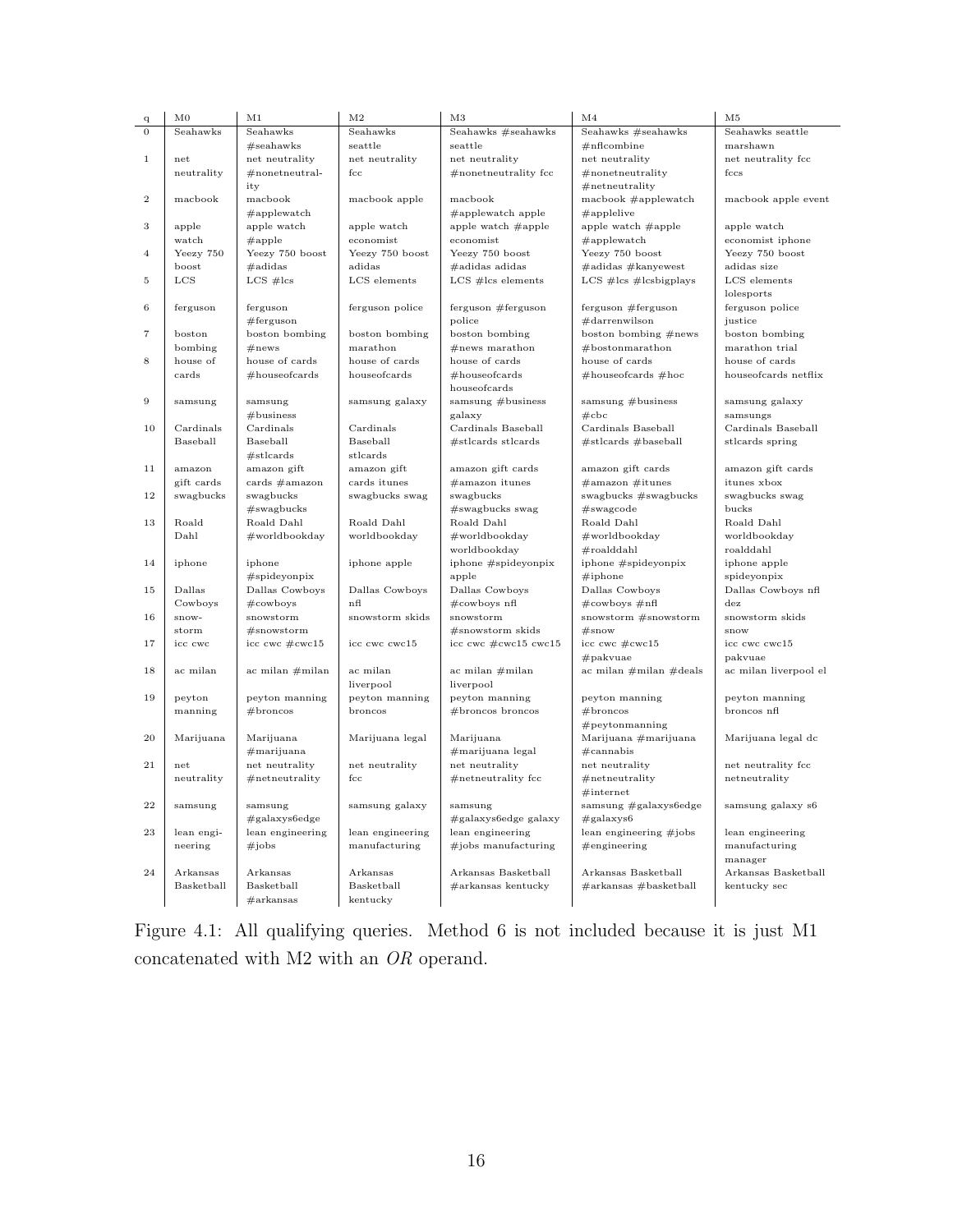### <span id="page-21-0"></span>4.2 Results & Discussion

The average weighted precision  $AP'@5$  scores were calculated for each method of each query.

| $\mathbf q$      | M <sub>0</sub> | M1    | M <sub>2</sub> | M3    | $\rm M4$ | M <sub>5</sub> | M6    |
|------------------|----------------|-------|----------------|-------|----------|----------------|-------|
| $\boldsymbol{0}$ | 1.000          | 1.000 | 1.000          | 0.565 | 0.980    | 1.000          | 1.000 |
| $\mathbf{1}$     | 1.000          | 0.693 | 1.000          | 1.000 | 0.980    | 1.000          | 0.980 |
| $\overline{2}$   | 1.000          | 0.500 | 1.000          | 0.500 | 0.327    | 0.743          | 1.000 |
| 3                | 0.743          | 0.375 | 1.000          | 1.000 | 0.643    | 1.000          | 1.000 |
| $\overline{4}$   | 0.837          | 0.268 | 0.837          | 0.268 | 0.000    | 0.447          | 0.000 |
| $\bf 5$          | 1.000          | 1.000 | $1.000\,$      | 1.000 | 0.872    | 1.000          | 1.000 |
| $\sqrt{6}$       | 0.663          | 0.157 | 0.613          | 0.157 | 0.000    | 0.575          | 0.447 |
| $\overline{7}$   | 0.000          | 0.085 | 0.000          | 0.157 | 0.000    | 0.000          | 0.000 |
| 8                | 0.040          | 0.128 | 0.257          | 0.128 | 0.613    | 0.000          | 0.663 |
| 9                | 0.693          | 0.293 | 0.693          | 0.293 | 0.293    | 1.000          | 1.000 |
| 10               | 0.843          | 0.653 | 0.653          | 0.653 | 1.000    | 1.000          | 1.000 |
| 11               | 0.782          | 0.543 | 1.000          | 1.000 | 1.000    | 1.000          | 1.000 |
| 12               | 1.000          | 1.000 | 1.000          | 1.000 | 1.000    | 1.000          | 0.128 |
| 13               | 0.318          | 0.628 | 0.628          | 0.628 | 0.698    | 0.698          | 0.693 |
| 14               | 0.872          | 0.420 | 0.543          | 0.227 | 0.803    | 0.227          | 0.515 |
| 15               | 1.000          | 1.000 | 1.000          | 0.857 | 0.857    | 0.922          | 1.000 |
| 16               | 0.980          | 0.852 | 1.000          | 1.000 | 0.922    | 0.543          | 1.000 |
| 17               | 0.728          | 0.857 | 0.807          | 0.857 | 0.520    | 0.520          | 0.500 |
| 18               | 0.960          | 0.663 | 0.752          | 0.535 | 0.605    | 0.935          | 0.520 |
| 19               | 1.000          | 1.000 | 1.000          | 1.000 | 0.387    | 1.000          | 1.000 |
| $20\,$           | 1.000          | 0.793 | 1.000          | 1.000 | 0.852    | 0.565          | 0.922 |
| 21               | 0.922          | 0.955 | 0.832          | 1.000 | 0.733    | 1.000          | 0.603 |
| $22\,$           | 0.623          | 0.662 | 0.513          | 0.563 | 0.615    | 0.585          | 0.453 |
| 23               | 1.000          | 1.000 | 1.000          | 0.955 | 0.980    | 1.000          | 1.000 |
| 24               | 0.872          | 0.578 | 0.872          | 0.578 | 0.500    | 0.578          | 0.877 |
| MAP'             | 0.795          | 0.644 | 0.800          | 0.677 | 0.647    | 0.734          | 0.732 |

<span id="page-21-1"></span>Figure 4.2: Average weighted precision scores for the 25 queries from section 4.1.

Figure [4.2](#page-21-1) suggests that mean weighted average precision scores for method 0 (baseline) and method 2 were relatively high. We can safely conclude that, in general, users find the top-5 results returned from Twitter Search interesting. Method 2, which adds the top keyword as an additional query term, also tends retrieve mostly interesting top-5 results. Since the  $MAP'$  was already so high for the baseline method, it is challenging to achieve a score that is significantly higher than that.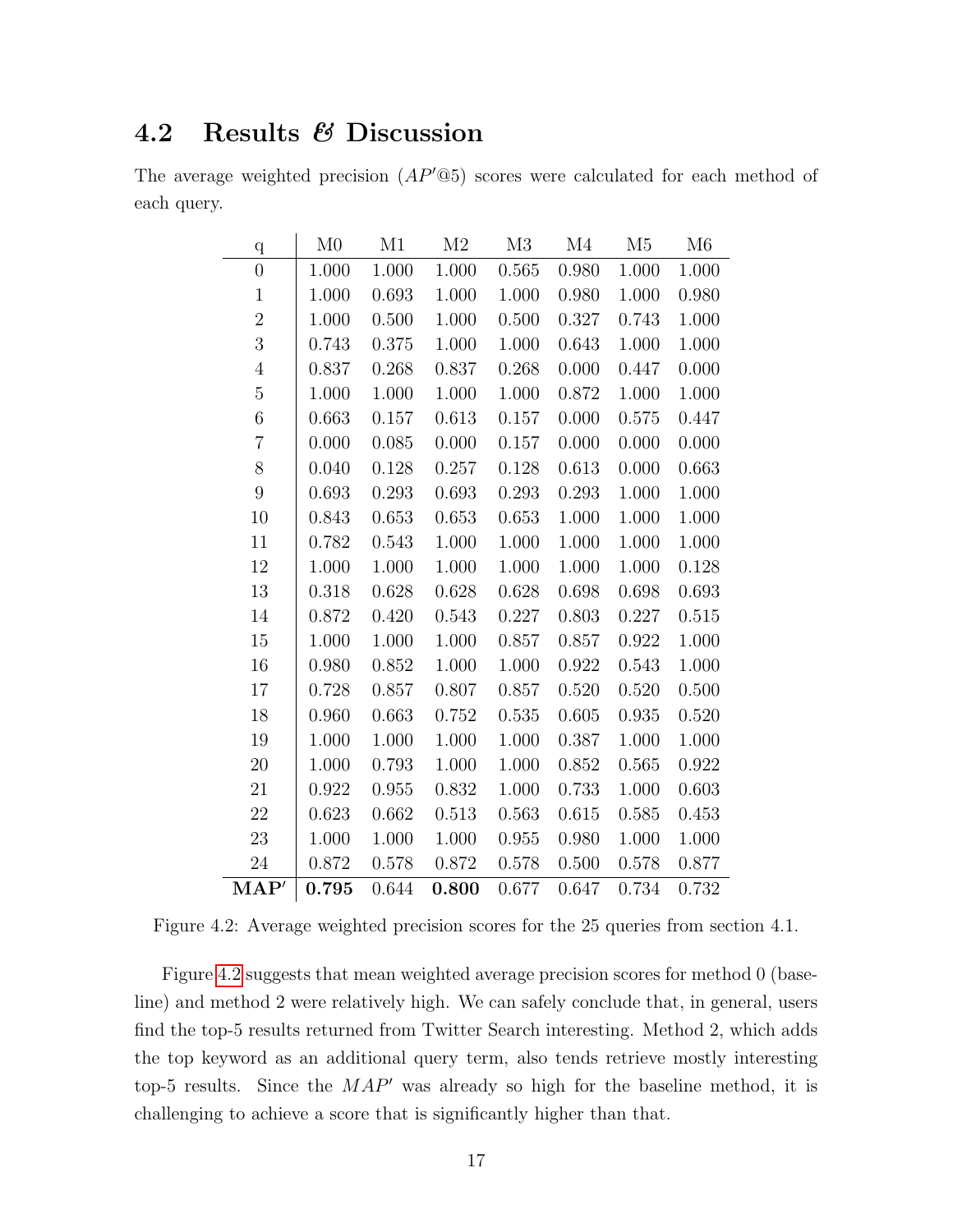Method 0 yielded  $100\%$   $AP'$  for 9 out of 25 queries. For methods 5 and 6, it was 11 out of 25 queries, while for method 2, the number was 12 out 25 queries. However, method 0 had only 3 queries for which the average weighted precision was less than or equal to 60%. For methods 5 and 6, it was 10 and 8 queries, respectively, while for method 2, the number was 4 queries.

A few factors affect the average weighted precision scores such as the rank of each result and the score the user gave for the result. Since we compared our results against the baseline method, we looked into how method 0 results overlap with the results methods 1-6.

<span id="page-22-0"></span>

|                                                               | MO M1 M2 M3 M4 M5 M6 |  |  |  |
|---------------------------------------------------------------|----------------------|--|--|--|
| <b>Mean</b> $\vert$ 1.000 0.792 0.560 0.864 0.936 0.824 0.888 |                      |  |  |  |

Figure 4.3: Percentage of new results compared to method 0 results.

Figure [4.3](#page-22-0) suggests method 2 overall has 56.0% new results compared to method 0, while method 4 has  $93.6\%$  new results. This might explain why method 2's  $MAP'$ was so high and similar to the  $MAP'$  of method 0. Method 4 discovered the most new content the user might not have otherwise discovered. However, the  $MAP'$  score of method 4 was relatively low.

Since the average weighted precision score takes rank orders into consideration, the non-overlapping results might have suffered from the orderings of the overlapping results. Therefore, the  $MAP'$  scores for only non-overlapping results were calculated for methods 1-6. The  $MAP'$  score of method 0 is the same as in Figure [4.2.](#page-21-1)

|                                                                           | $\vert$ M0 M1 M2 M3 M4 M5 M6 |  |  |  |
|---------------------------------------------------------------------------|------------------------------|--|--|--|
| $\overline{\textbf{MAP'} \mid 0.795}$ 0.666 0.805 0.680 0.647 0.748 0.721 |                              |  |  |  |

Figure 4.4: Mean average weighted precision scores for non-overlapping results only.

Interestingly, the  $MAP'$  scores for all the methods except for methods 4 and 6 improved when overlapping results (with method 0) were removed. Method 2, which had  $MAP'$  of 80.0% with 56.0% new results, outperformed the baseline method when the overlapping results were excluded, bumping the  $MAP'$  score to 80.5% with 100.0% new results. This suggests that method 2 discovered interesting results the user might not have otherwise discovered using Twitter Search. There were no interesting patterns in the queries for us to categorize them into meaningful groups. There were no evident factors that explain the increase or decrease in average precision scores, with or without the non-overlapping results.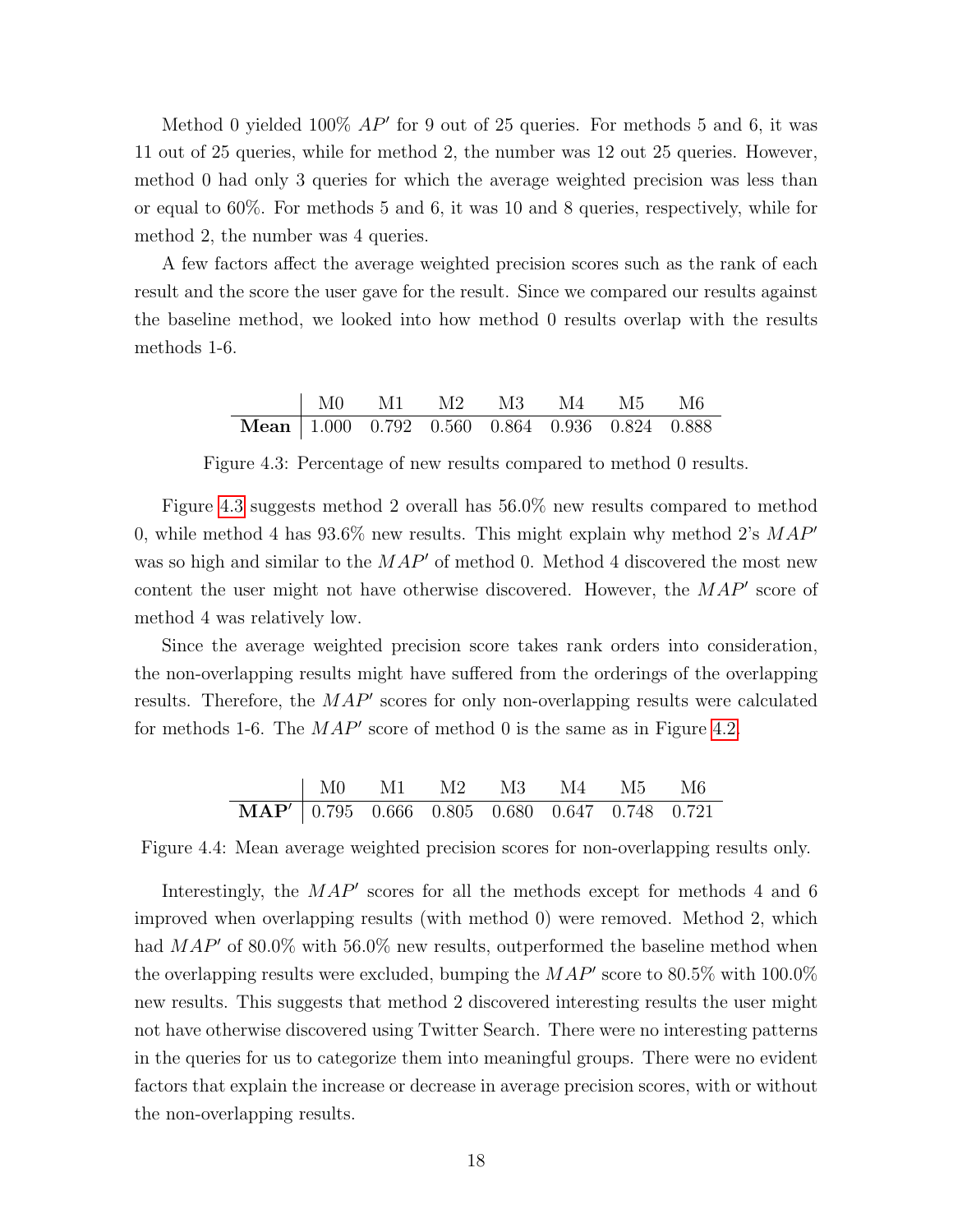## <span id="page-23-0"></span>5 Conclusion

Automatic query expansion has proved to perform well in modern Web search engines. We explored a few options on how to apply the same concept on a microblogging environment. This thesis focused on building a Web service that provides an improved search experience for the microblogging platform Twitter. The experiment shows that performance measure without automatic query expansion is as good as performance measure with automatic query expansion for a small number of results.

We found out that retrieval efficiency was high for both expanded queries and nonexpanded queries. The pseudo-relevance feedback method which expanded the original query with the most occurring keyword slightly outperformed the baseline method (non-expanded query).

We have also confirmed that the same method had the least percentage of originality compared to the baseline method. The pseudo-relevance feedback method which expanded the original query with the two most occurring hashtags yielded the highest percentage of originality compared to the baseline method. Additionally, excluding those results that appeared in the baseline method results slightly improved retrieval efficiency for 4 out of the 6 automatic query expansion methods.

Since removing the overlapping results caused slight improvement in retrieval effectiveness, future work could be to design a novel pseudo-relevance feedback that would exclude results that appear in the baseline method's results. Furthermore, combining the results of the six methods could lead to improved retrieval results. In that case, the results that appear in multiple methods would have a higher rank.